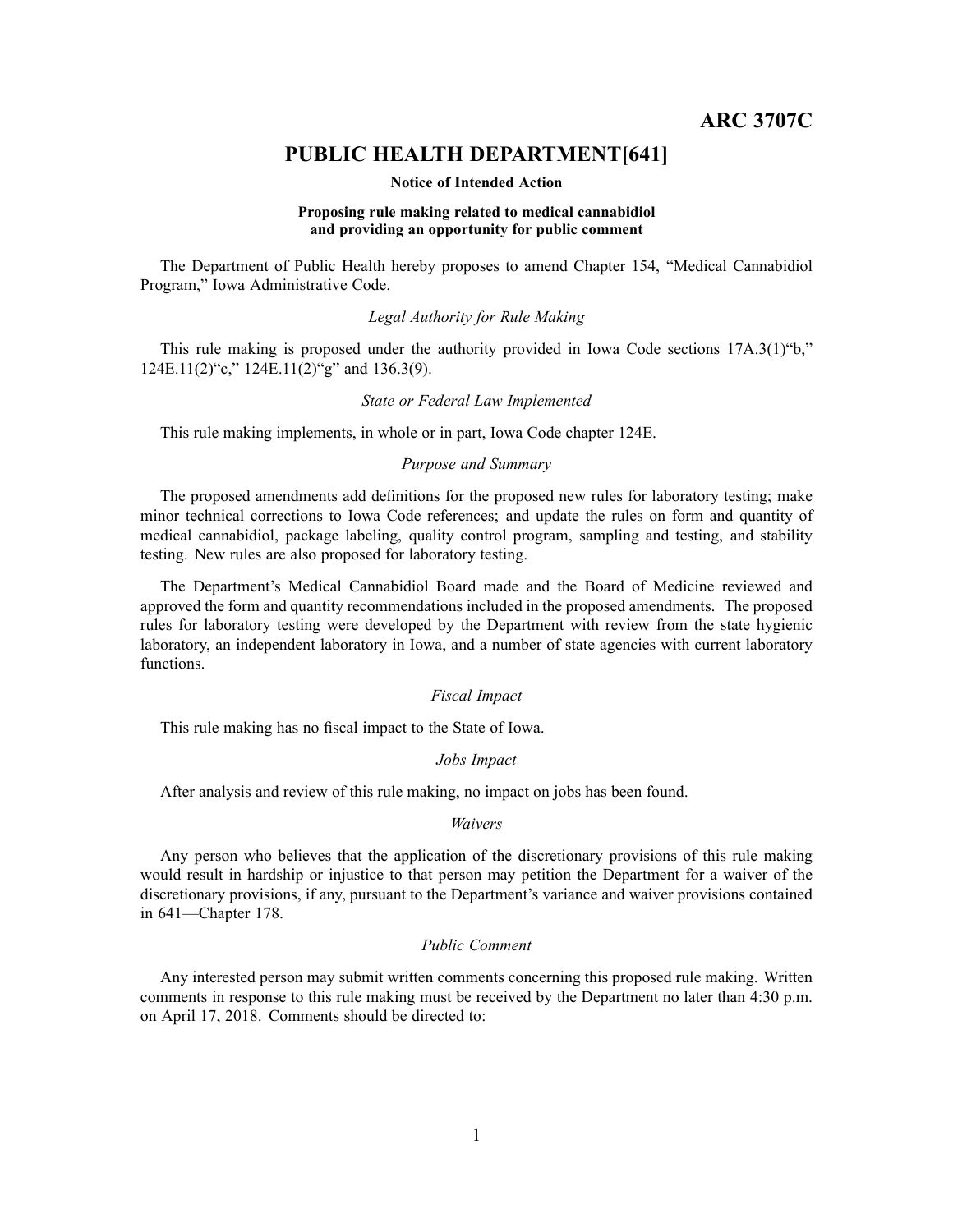Randy Mayer Department of Public Health 321 East 12th Street Des Moines, Iowa 50319 Email: [randall.mayer@idph.iowa.gov](mailto:randall.mayer@idph.iowa.gov)

# *Public Hearing*

A public hearing at which persons may presen<sup>t</sup> their views orally or in writing will be held as follows:

| April 17, 2018 | Room 518                    |
|----------------|-----------------------------|
| 1 to 1:30 p.m. | Lucas State Office Building |
|                | Des Moines, Iowa            |

Persons who wish to make oral comments at the public hearing may be asked to state their names for the record and to confine their remarks to the subject of this proposed rule making.

Any persons who intend to attend a public hearing and have special requirements, such as those related to hearing or mobility impairments, should contact the Department and advise of specific needs.

# *Review by Administrative Rules Review Committee*

The Administrative Rules Review Committee, <sup>a</sup> bipartisan legislative committee which oversees rule making by executive branch agencies, may, on its own motion or on written reques<sup>t</sup> by any individual or group, review this rule making at its regular [monthly](https://www.legis.iowa.gov/committees/meetings/meetingsListComm?groupID=705&ga=87) meeting or at <sup>a</sup> special meeting. The Committee's meetings are open to the public, and interested persons may be heard as provided in Iowa Code section 17A.8(6).

The following rule-making actions are proposed:

ITEM 1. Amend rule 641—154.1(124E) as follows:

**641—154.1(124E) Definitions.** For the purposes of these rules, the following definitions shall apply:

*"Acceptance criteria"* means the specified limits placed on characteristics of an item or method that are used to determine data quality.

*"Accreditation"* means the procedure by which an authoritative body gives formal recognition that an organization is competent to carry out specific tasks and verifies that the appropriate quality managemen<sup>t</sup> system is in place.

*"Accredited nonpublic school"* means any nonpublic school accredited by the Iowa state board of education, excluding home schools.

"Action level" means the threshold value that provides the criterion for determining whether a sample passes or fails <sup>a</sup> test performed pursuan<sup>t</sup> to these rules.

*"Aliquot"* means <sup>a</sup> portion of <sup>a</sup> sample that is used in an analysis.

*"Analyte"* means <sup>a</sup> chemical, compound, element, bacteria, yeast, fungus, or toxin to be identified or measured.

*"Analytical batch"* means <sup>a</sup> group of samples that are prepared together for the same analysis and analyzed sequentially using the same instrument calibration curve and common analytical quality control checks.

*"Analytical method"* means <sup>a</sup> technique used qualitatively or quantitatively to determine the composition of <sup>a</sup> sample or <sup>a</sup> microbial contamination of <sup>a</sup> sample.

*"Audit"* means <sup>a</sup> financial review by an independent certified public accountant that includes select scope engagemen<sup>t</sup> or other methods of review that analyze operational or compliance issues.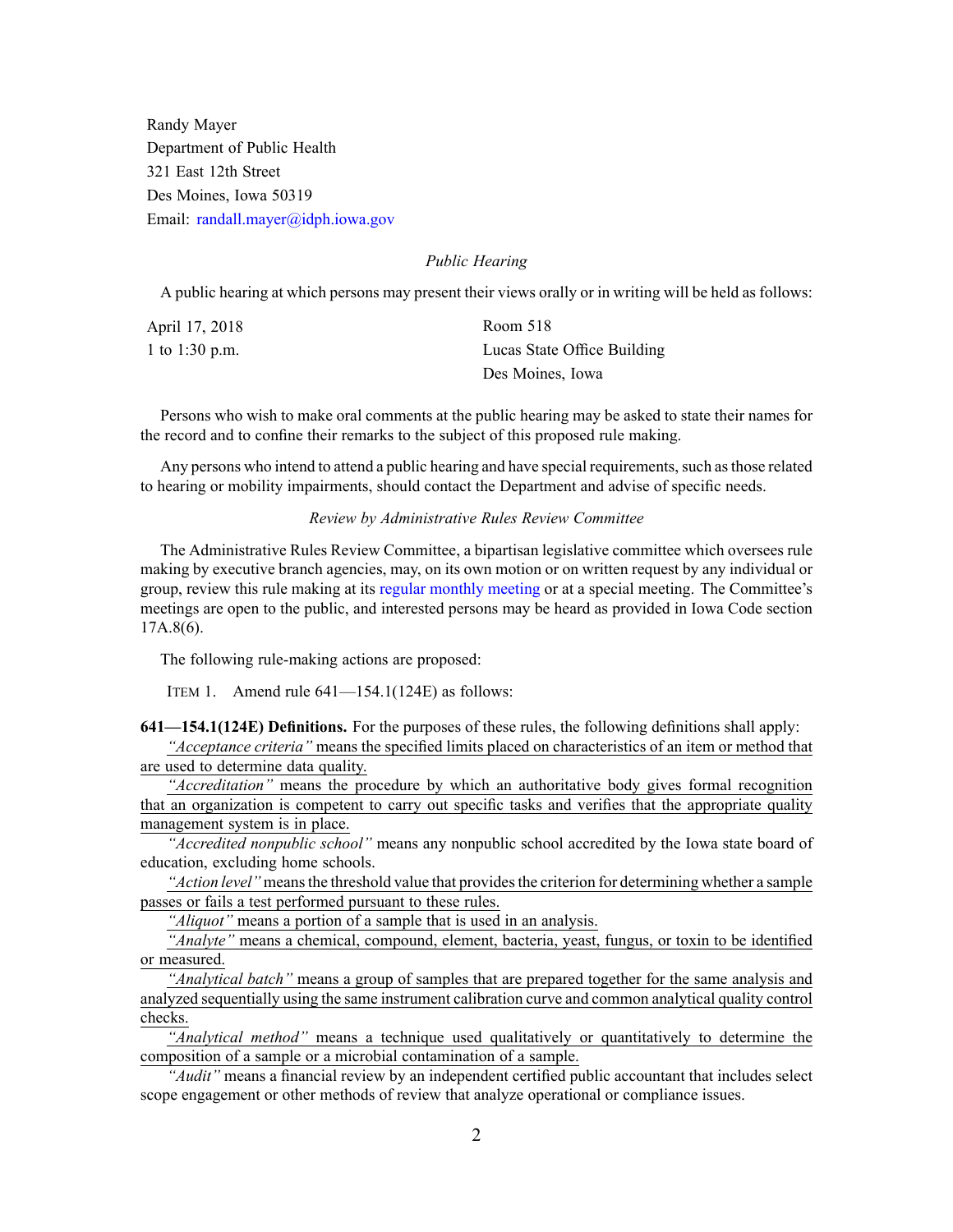*"Background investigation"* means <sup>a</sup> thorough review of an entity, an owner, investors, and employees conducted by the department of public safety, including but not limited to state and national criminal history records, credit records, and internal revenue service records.

*"Batch"* means <sup>a</sup> set of cannabis plants that are grown, harvested, and processed together, such that they are exposed to substantially similar conditions throughout cultivation and processing.

*"Batch number"* means <sup>a</sup> unique numeric or alphanumeric identifier assigned to <sup>a</sup> batch of cannabis plants by <sup>a</sup> manufacturer when the batch is first planted. The batch number shall contain the manufacturer's number and <sup>a</sup> sequence to allow for inventory and traceability.

*"Biosecurity"* means <sup>a</sup> set of preventative measures designed to reduce the risk of transmission of:

1. Infectious diseases in crops;

2. Quarantined pests;

3. Invasive alien species;

4. Living modified organisms.

*"Bordering state"* means the same as defined in Iowa Code section [331.910](https://www.legis.iowa.gov/docs/ico/section/2017/331.910.pdf).

*"Cannabinoid"* means <sup>a</sup> chemical compound that is unique to and derived from cannabis.

*"Cannabis"* means seeds, plants, cuttings, or plant waste material from *Cannabis sativa* L. or *Cannabis indica* used in the manufacture of medical cannabidiol.

*"CAS number"* means <sup>a</sup> unique numerical identifier assigned to every chemical substance described in the open literature by Chemical Abstracts Service.

*"CBD"* means cannabidiol, Chemical Abstracts Service number 13956-29-1.

*"CBDA"* means cannabidiolic acid, Chemical Abstracts Service number 1244-58-2.

*"CBG"* means cannabigerol, Chemical Abstracts Service number 25654-31-3.

*"CBN"* means cannabinol, Chemical Abstracts Service number 521-35-7.

*"Certificate of analysis"* means the repor<sup>t</sup> prepared for the requester about the analytical testing performed and the results obtained by <sup>a</sup> laboratory.

*"Certification"* means <sup>a</sup> procedure by which <sup>a</sup> third party gives written assurance (certificate of conformity) that <sup>a</sup> product, process or service conforms to specified requirements.

*"Certified"* means <sup>a</sup> laboratory demonstrates to the satisfaction of the department its ability to consistently produce valid data within the acceptance limits as specified in the department's requirements for certification and meets the minimum requirements of this chapter and all applicable regulatory requirements.

*"Certified reference material"* means <sup>a</sup> reference material prepared by <sup>a</sup> certifying body.

*"Crop input"* means any substance applied to or used in the cultivation and growth of <sup>a</sup> cannabis plant. "Crop input" includes, but is not limited to, pesticides, fungicides, fertilizers, and other soil or medium amendments.

*"Data-quality assessment"* means <sup>a</sup> scientific and statistical process that establishes whether the collected data are of the right type, quality, and quantity to suppor<sup>t</sup> the intended use of the data.

*"Date of expiration"* means one year from the date of issuance of the medical cannabidiol registration card by the department of transportation.

*"Date of issuance"* means the date of issuance of the medical cannabidiol registration card by the department of transportation.

*"Debilitating medical condition"* means any of the following:

1. Cancer, if the underlying condition or treatment produces one or more of the following:

- $\bullet$ Severe or chronic pain.
- $\bullet$ Nausea or severe vomiting.
- $\bullet$ Cachexia or severe wasting.
- 2. Multiple sclerosis with severe and persistent muscle spasms.
- 3. Seizures, including those characteristic of epilepsy.
- 4. AIDS or HIV as defined in Iowa Code section [141A.1](https://www.legis.iowa.gov/docs/ico/section/2017/141A.1.pdf).
- 5. Crohn's disease.
- 6. Amyotrophic lateral sclerosis.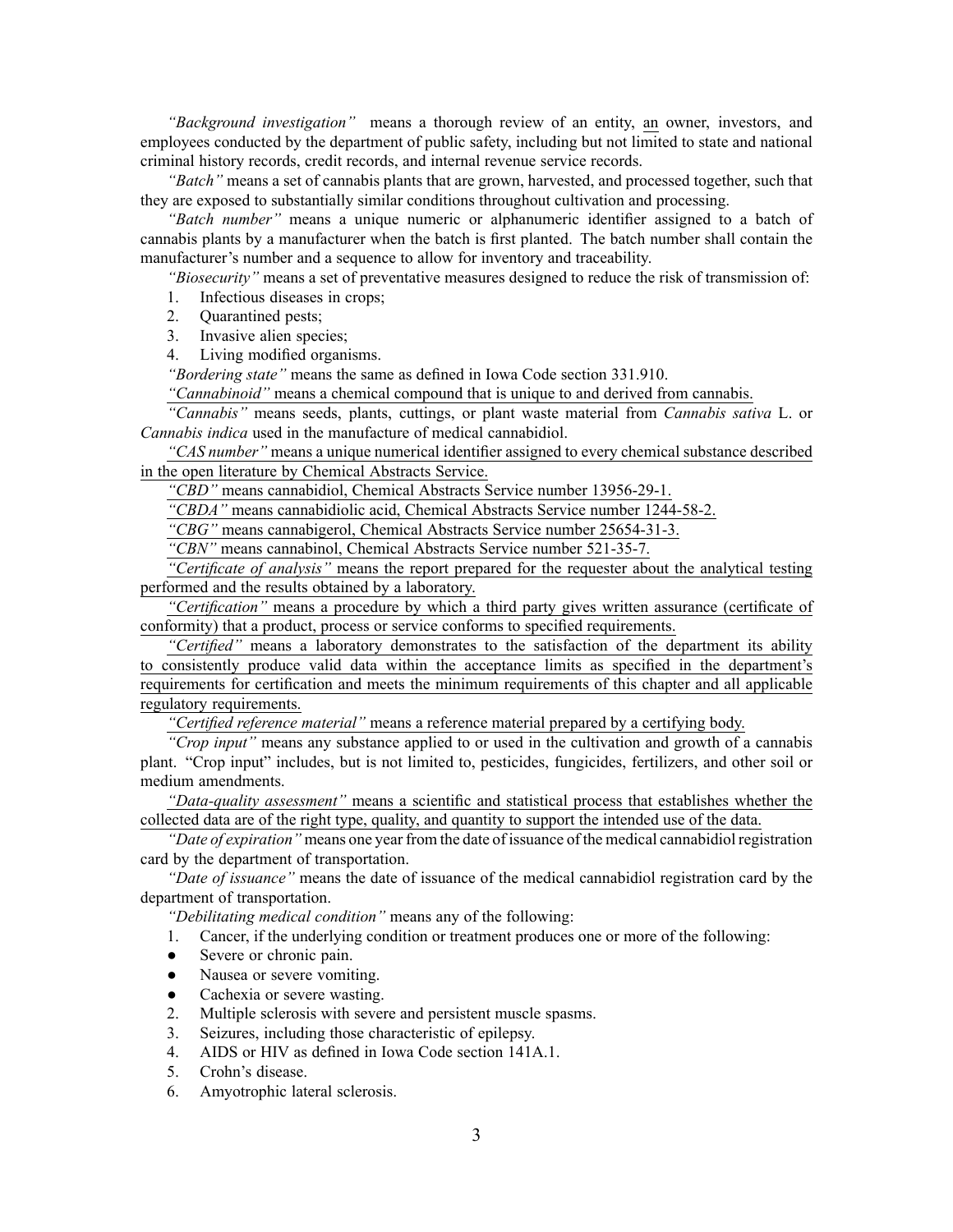7. Any terminal illness, with <sup>a</sup> probable life expectancy of under one year, if the illness or its treatment produces one or more of the following:

- ●Severe or chronic pain.
- ●Nausea or severe vomiting.
- $\bullet$ Cachexia or severe wasting.
- 8. Parkinson's disease.
- 9. Untreatable pain.

*"Department"* means the Iowa department of public health.

*"Department of transportation"* means the Iowa department of transportation.

*"Director"* means the director of the Iowa department of public health.

*"Dispensary"* means an individual or entity licensed by the department to dispense medical cannabidiol to patients and primary caregivers pursuan<sup>t</sup> to Iowa Code chapter [124E](https://www.legis.iowa.gov/docs/ico/chapter/2018/124E.pdf) and these rules. "Dispensary" includes the employees and agents of the dispensary.

*"Dispensary facility"* means any secured building, space, grounds, and physical structure of <sup>a</sup> dispensary licensed by the department to dispense medical cannabidiol and where the dispensing of medical cannabidiol is authorized.

*"Dispense"* or *"dispensing"* means to supply medical cannabidiol to patients pursuan<sup>t</sup> to Iowa Code chapter [124E](https://www.legis.iowa.gov/docs/ico/chapter/2018/124E.pdf) and these rules.

*"Disqualifying felony offense"* means <sup>a</sup> violation under federal or state law of <sup>a</sup> felony under federal or state law, which has as an element the possession, use, or distribution of <sup>a</sup> controlled substance, as defined in 21 U.S.C. §802(6).

*"Edible medical cannabidiol products"* means food items containing medical cannabidiol. "Edible medical cannabidiol products" does not include pills, tinctures, oils, or other forms of medical cannabidiol that may be consumed orally or through the nasal cavity that do not contain food or food additives; provided that food or food additives used as carriers, excipients, or processing aids shall not be considered food or food additives.

*"Field duplicate sample"* means <sup>a</sup> sample that is taken in the identical manner and from the same batch, process lot, or lot being sampled as the primary sample. A field duplicate sample is analyzed separately from the primary sample and is used for quality control only.

*"Form and quantity"* means the types and amounts of medical cannabidiol allowed to be dispensed to <sup>a</sup> patient or primary caregiver as approved by the department subject to recommendation by the medical cannabidiol board and approval by the board of medicine.

*"Frequency"* means the number of items occurring in <sup>a</sup> given category. Frequency may be determined by analytical method or laboratory-specific requirements for the purpose of accuracy, precision of the analysis, or statistical calculation.

*"Health care practitioner"* means an individual licensed under Iowa Code chapter [148](https://www.legis.iowa.gov/docs/ico/chapter/2017/148.pdf) to practice medicine and surgery or osteopathic medicine and surgery who is <sup>a</sup> patient's primary care provider. "Health care practitioner" shall not include <sup>a</sup> physician assistant licensed under Iowa Code chapter [148C](https://www.legis.iowa.gov/docs/ico/chapter/2017/148C.pdf) or an advanced registered nurse practitioner licensed pursuan<sup>t</sup> to Iowa Code chapter [152](https://www.legis.iowa.gov/docs/ico/chapter/2017/152.pdf) or [152E](https://www.legis.iowa.gov/docs/ico/chapter/2017/152E.pdf).

*"Increment"* or *"sample increment"* means <sup>a</sup> smaller sample that, together with other increments, makes up the primary sample.

*"Inspection"* means an on-site evaluation by the department, the department of public safety, or <sup>a</sup> department-approved independent consultant of facilities, records, personnel, equipment, methodology, and quality assurance practices for compliance with these rules.

*"International Electrotechnical Commission"* or *"IEC"* means an independent, nongovernmental membership organization that prepares and publishes international standards for all electrical, electronic, and related technologies.

*"International Organization for Standardization"* or *"ISO"* means an independent, nongovernmental membership organization and the largest developer of voluntary international standards.

*"Laboratory"* means the state hygienic laboratory at the University of Iowa or other independent medical cannabidiol testing facility accredited to Standard ISO/IEC 17025 by an ISO-approved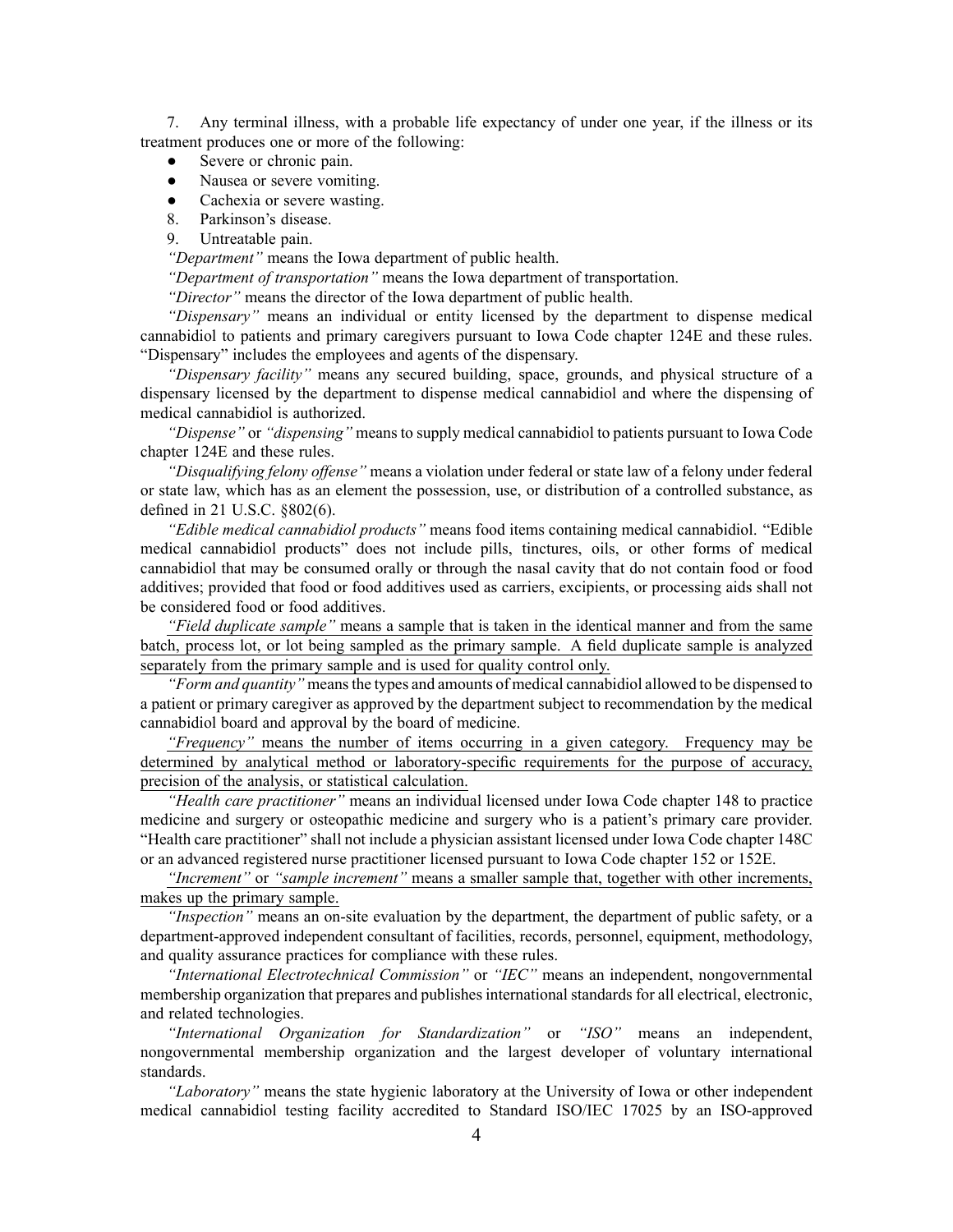accrediting body, with <sup>a</sup> controlled substance registration certificate from the Drug Enforcement Administration of the U.S. Department of Justice and <sup>a</sup> certificate of registration from the Iowa board of pharmacy, and approved by the department to examine, analyze, or test samples of medical cannabidiol or any substance used in the manufacture of medical cannabidiol.

*"Limit of detection"* or *"LOD"* means the lowest quantity of <sup>a</sup> substance or analyte that can be distinguished from the absence of that substance within <sup>a</sup> stated confidence limit.

*"Limit of quantitation"* or *"LOQ"* means the minimum concentration of an analyte in <sup>a</sup> specific matrix that can be reliably quantified while also meeting predefined goals for bias and imprecision.

*"Lot"* means <sup>a</sup> specific quantity of medical cannabidiol that is uniform and intended to meet specifications for identity, strength, purity, and composition, and that is manufactured, packaged, and labeled during <sup>a</sup> specified time period according to <sup>a</sup> single manufacturing, packaging, and labeling record.

*"Lot number"* means <sup>a</sup> unique numeric or alphanumeric identifier assigned to <sup>a</sup> lot by <sup>a</sup> manufacturer when medical cannabidiol is produced. The lot number shall contain the manufacturer's number and <sup>a</sup> sequence to allow for inventory, traceability, and identification of the plant batches used in the production of <sup>a</sup> lot of medical cannabidiol.

*"Manufacture"* or *"manufacturing"* means the process of converting harvested cannabis plant material into medical cannabidiol.

*"Manufacturer"* means an individual or entity licensed by the department to produce medical cannabidiol and distribute it to dispensaries pursuan<sup>t</sup> to Iowa Code chapter [124E](https://www.legis.iowa.gov/docs/ico/chapter/2018/124E.pdf) and these rules. "Manufacturer" includes the employees and agents of the manufacturer.

*"Manufacturing facility"* means any secured building, space, grounds, and physical structure of <sup>a</sup> manufacturer for the cultivation, harvesting, packaging, processing, storage, and distribution of cannabis or medical cannabidiol and where access is restricted to designated employees of <sup>a</sup> manufacturer and escorted visitors.

*"Market withdrawal"* means the voluntary removal of medical cannabidiol from dispensaries and patients by <sup>a</sup> manufacturer for minor issues that do not pose <sup>a</sup> serious health threat.

*"Mass spectrometry"* means an analytical technique that ionizes chemical species and sorts the ions based on their mass-to-charge ratio.

*"Matrix"* means the componen<sup>t</sup> or substrate that contains the analyte of interest.

*"Matrix spike duplicate"* means <sup>a</sup> duplicate sample prepared by adding <sup>a</sup> known quantity of <sup>a</sup> target analyte to <sup>a</sup> field sample matrix or other matrix that is as closely representative of the matrix under analysis as possible.

*"Matrix spike sample"* means <sup>a</sup> sample prepared by adding <sup>a</sup> known quantity of the target analyte to <sup>a</sup> field sample matrix or to <sup>a</sup> matrix that is as closely representative of the matrix under analysis as possible.

*"Medical assistance program"* means IA Health Link, Medicaid Fee-for-Service, or HAWK-I, as administered by the Iowa Medicaid enterprise of the Iowa department of human services.

*"Medical cannabidiol"* means any pharmaceutical grade cannabinoid found in the plant *Cannabis sativa* L. or *Cannabis indica* or any other preparation thereof that has <sup>a</sup> tetrahydrocannabinol level of no more than 3 percen<sup>t</sup> and that is delivered in <sup>a</sup> form recommended by the medical cannabidiol board, approved by the board of medicine, and designated in this chapter.

*"Medical cannabidiol waste"* means medical cannabidiol that is returned, damaged, defective, expired, or contaminated.

*"Medical cannabis goods"* means medical cannabidiol process lots, medical cannabidiol products, and cannabis plant material, including dried tissue.

*"Method blank"* means an analyte-free matrix to which all reagents are added in the same volumes or proportions as are used in sample preparation.

*"Moisture content"* means the percentage of water in <sup>a</sup> dry sample by weight.

*"National criminal history background check"* means fingerprint processing through the department of public safety and the Federal Bureau of Investigation (FBI) and review of records on file with national organizations, courts, and law enforcement agencies to the extent allowed by law.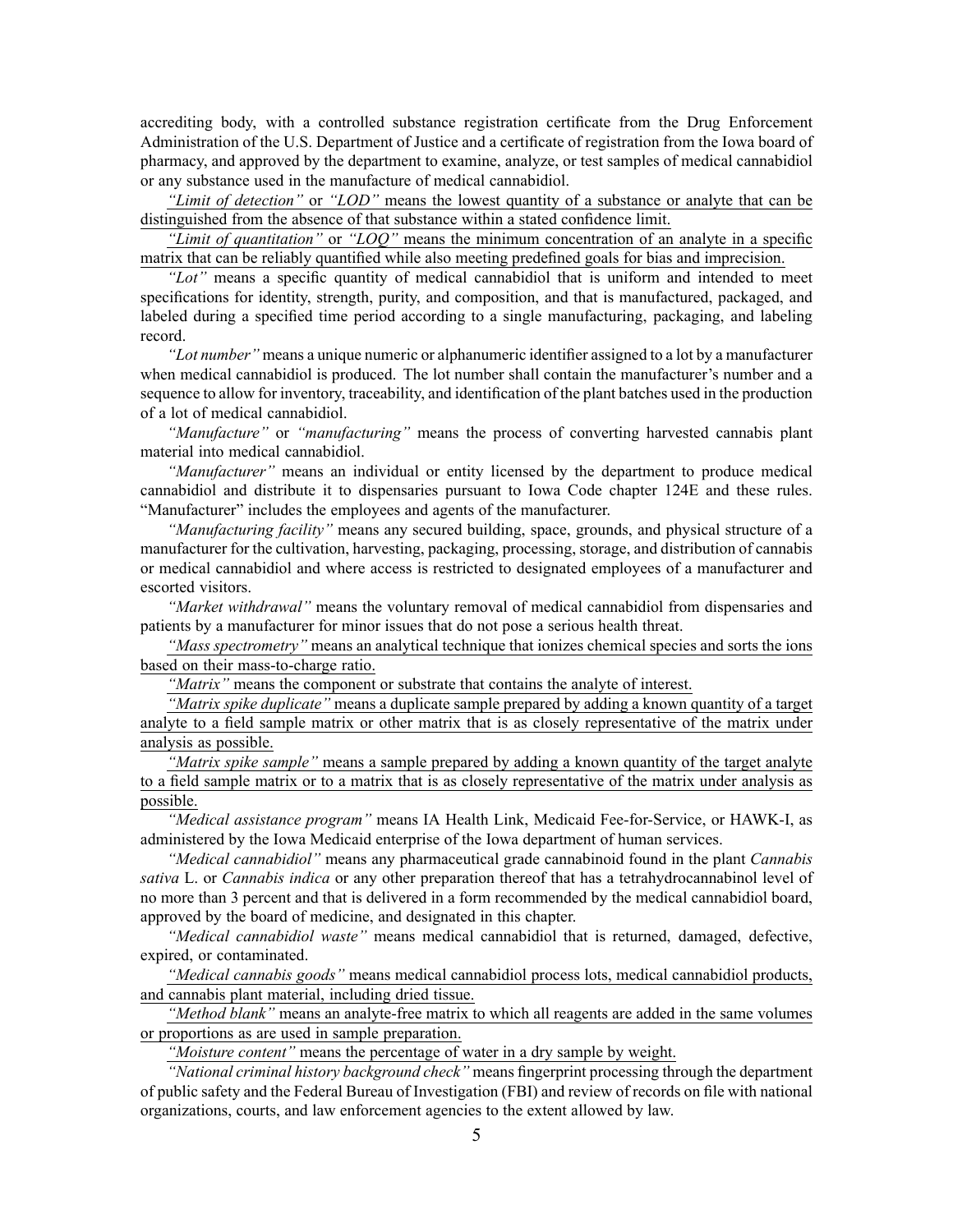*"Non-target organism"* means an organism that the test method or analytical procedure is not testing for. Non-target organisms are used in evaluating the specificity of <sup>a</sup> test method.

*"Patient"* means <sup>a</sup> person who is <sup>a</sup> permanen<sup>t</sup> resident of the state of Iowa who suffers from <sup>a</sup> debilitating medical condition that qualifies for the use of medical cannabidiol pursuan<sup>t</sup> to Iowa Code chapter [124E](https://www.legis.iowa.gov/docs/ico/chapter/2018/124E.pdf) and these rules.

*"Percent recovery"* means the percentage of <sup>a</sup> measured concentration relative to the added (spiked) concentration in <sup>a</sup> reference material, matrix spike sample, or matrix spike duplicate.

*"Permanent resident"* means <sup>a</sup> natural person who physically resides in Iowa as the person's principal and primary residence and who establishes evidence of such residency by providing the department with one of the following:

1. A valid Iowa driver's license,

2. A valid Iowa nonoperator's identification card,

- 3. A valid Iowa voter registration card,
- 4. A current Iowa vehicle registration certificate,
- 5. A utility bill,
- 6. A statement from <sup>a</sup> financial institution,
- 7. A residential lease agreement,
- 8. A check or pay stub from an employer,
- 9. A child's school or child care enrollment documents,

10. Valid documentation establishing <sup>a</sup> filing for homestead or military tax exemption on property located in Iowa, or

11. Other valid documentation as deemed acceptable by the department to establish residency.

*"Pharmaceutical grade"* means medical cannabidiol that meets standards for content, contamination, and consistency set by the department as determined by testing conducted at <sup>a</sup> laboratory pursuan<sup>t</sup> to Iowa Code chapter [124E](https://www.legis.iowa.gov/docs/ico/chapter/2018/124E.pdf) and these rules.

*"Plant material"* means any cannabis plant, cutting, trimming, or clone that has roots or that is cultivated with the intention of growing roots.

*"Plant material waste"* means plant material that is not used in the production of medical cannabidiol in <sup>a</sup> form allowable under these rules.

*"Primary caregiver"* means <sup>a</sup> person who is <sup>a</sup> resident of this state or <sup>a</sup> bordering state, including but not limited to <sup>a</sup> paren<sup>t</sup> or legal guardian, at least 18 years of age, who has been designated by <sup>a</sup> patient's health care practitioner as <sup>a</sup> necessary caretaker taking responsibility for managing the well-being of the patient with respec<sup>t</sup> to the use of medical cannabidiol pursuan<sup>t</sup> to the provisions of Iowa Code chapter [124E](https://www.legis.iowa.gov/docs/ico/chapter/2018/124E.pdf) and these rules.

*"Primary care provider"* means any health care practitioner involved in the diagnosis and treatment of <sup>a</sup> patient's debilitating medical condition.

*"Primary sample"* means <sup>a</sup> portion of <sup>a</sup> batch, process lot, or lot that is used for testing for identity, strength, purity, and composition.

*"Process lot"* means any amount of cannabinoid concentrate or extract that is uniform, produced from one or more batches, and used for testing for identity, strength, purity, and composition prior to being packaged.

*"Product expiration date"* means the date after which <sup>a</sup> medical cannabidiol product may not be sold by <sup>a</sup> manufacturer or <sup>a</sup> dispensary.

*"Production"* or *"produce"* means:

- 1. Cultivating or harvesting plant material;
- 2. Processing or manufacturing; or
- 3. Packaging of medical cannabidiol.

*"Proficiency test"* means an evaluation of <sup>a</sup> laboratory's performance against preestablished criteria by means of interlaboratory comparisons of test measurements.

*"Proficiency test sample"* means <sup>a</sup> sample prepared by <sup>a</sup> party independent of the testing laboratory, with <sup>a</sup> concentration and identity of an analyte that is known to the independent party but is unknown to the testing laboratory and testing laboratory personnel.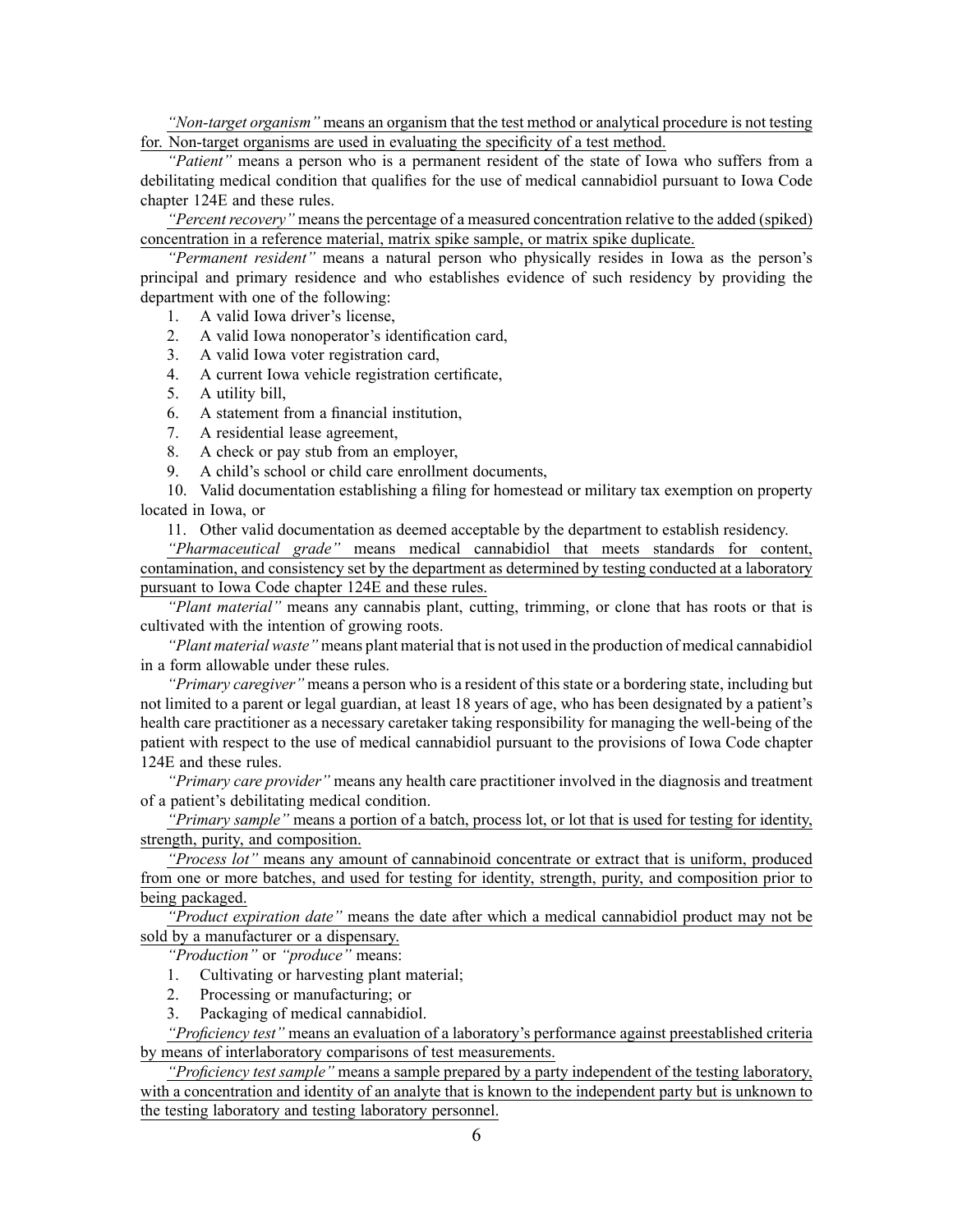*"Public or private school"* means any property operated by <sup>a</sup> school district, charter school, or accredited nonpublic school for purposes related to elementary, middle, or secondary schools or secondary vocation centers.

*"Qualitative analysis"* means identification of an analyte in <sup>a</sup> substance or mixture.

*"Quality assurance"* means <sup>a</sup> set of operating principles to produce data of known accuracy and precision. "Quality assurance" encompasses employee training, equipment preventative maintenance procedures, calibration procedures, and quality control testing, among other things.

*"Quality control"* means <sup>a</sup> set of measuresimplemented within an analytical procedure to ensure that the measurement system is operating in <sup>a</sup> state of statistical control in which errors have been reduced to acceptable levels.

*"Quality control samples"* means samples produced and used for the purpose of assuring quality control. Quality control samples include but are not limited to blank samples, spike samples, duplicate samples, and reference material samples.

*"Quantitative analysis"* means measurement of the quantities of chemical components presen<sup>t</sup> in <sup>a</sup> substance or mixture. Quantitative analysis typically uses <sup>a</sup> certified reference material, if available, to create <sup>a</sup> calibration curve.

*"Reagent"* means <sup>a</sup> compound or mixture added to <sup>a</sup> system to cause <sup>a</sup> chemical reaction or to test if <sup>a</sup> reaction occurs. A reagen<sup>t</sup> may be used to tell whether or not <sup>a</sup> specific chemical substance is presen<sup>t</sup> by causing <sup>a</sup> reaction to occur with the chemical substance.

*"Recall"* means the return of medical cannabidiol from patients and dispensaries to <sup>a</sup> manufacturer because of the potential for serious health consequences from the use of the medical cannabidiol.

*"Reference material"* means <sup>a</sup> material containing <sup>a</sup> known concentration of an analyte of interest that is in solution or in <sup>a</sup> homogeneous matrix. Reference material is used to document the bias of the analytical process.

*"Reference method"* means <sup>a</sup> method by which the performance of an alternate method is measured or evaluated.

*"Relative percen<sup>t</sup> difference"* or *"RPD"* means <sup>a</sup> comparative statistic used to calculate precision or random error. RPD is calculated using the following equation: RPD <sup>=</sup> absolute value (primary sample measurement - duplicate sample measurement) / ([primary sample measurement <sup>+</sup> duplicate sample measurement]  $/ 2$   $\times$  100.

*"Relative standard deviation"* or *"RSD"* means the standard deviation expressed as <sup>a</sup> percentage of the mean recovery. "RSD" is the coefficient of variation multiplied by 100. If any results are less than the limit of quantitation, then the absolute value of the limit of quantitation is used in the following equation:  $RSD = (s / x) \times 100$ , where  $s =$  standard deviation and  $x =$  mean recovery.

*"Requester"* means <sup>a</sup> person who submits <sup>a</sup> reques<sup>t</sup> to <sup>a</sup> licensed testing laboratory for state-mandated testing of medical cannabis goods. The requester may be <sup>a</sup> licensed manufacturer or the department.

*"Residual solvents and processing chemicals"* means volatile organic chemicals that are used or produced in the manufacture or production of medical cannabidiol.

*"Restricted access area"* means <sup>a</sup> building, room, or other contiguous area on the premises where plant material is grown, cultivated, harvested, stored, packaged, or processed for sale under control of the manufacturer, and where no person under the age of 18 is permitted.

*"Sample"* means <sup>a</sup> representative par<sup>t</sup> of or <sup>a</sup> single item from <sup>a</sup> larger whole or group.

*"Sanitize"* means to sterilize, disinfect, or make hygienic.

*"Semiquantitative analysis"* means less than quantitative precision and does not involve <sup>a</sup> full calibration. Analyte identification is based on <sup>a</sup> single-point reference or high-probability library match. The determination of amount uses the ratio of the unknown chemical analyte to that of <sup>a</sup> known analyte added to the sample before analysis. Uncertainty for semiquantitative results is higher than for quantitative results.

*"Significant figures"* means the number of digits used to express <sup>a</sup> measurement.

*"Stability"* or *"stable"* means that after storage of an unopened package of medical cannabidiol, the contents shall not vary in concentrations of THC and CBD by more or less than 15 percen<sup>t</sup> by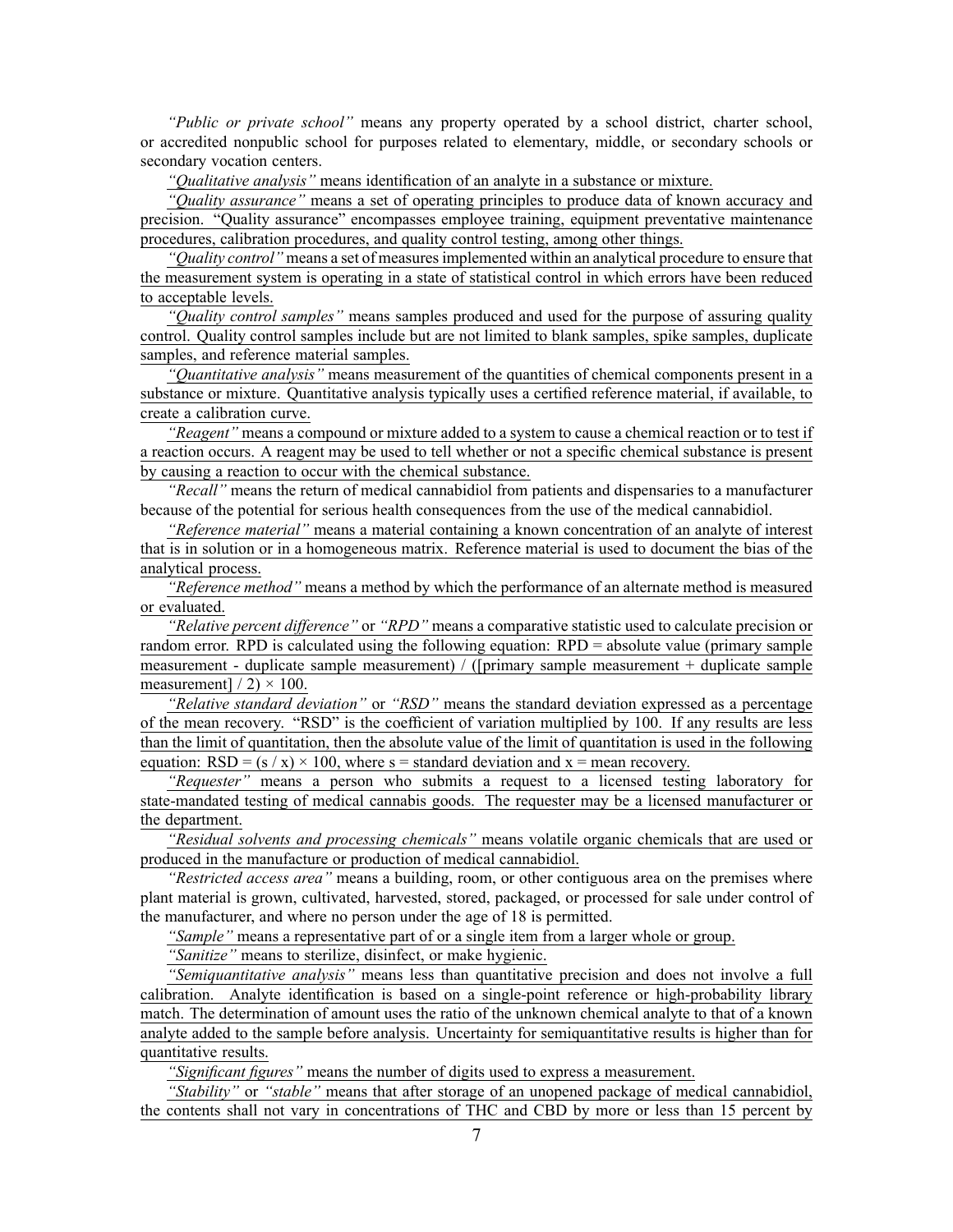weight in milligrams per milliliter (mg/ml) for liquids and milligrams per gram (mg/g) for solids from the concentration indicated on the package label. Thus, after storage, <sup>a</sup> solid product labeled as containing <sup>a</sup> concentration of CBD of 10 milligrams per gram shall have <sup>a</sup> detected concentration of CBD that is no more than 11.50 milligrams per gram and no less than 8.50 milligrams per gram.

*"Standard operating procedure"* means <sup>a</sup> written document that provides detailed instructions for the performance of all aspects of an analysis, operation, or action.

*"State"* means <sup>a</sup> state of the United States, the District of Columbia, Puerto Rico, the Virgin Islands, Guam, American Samoa, and the Commonwealth of the Northern Mariana Islands.

*"Synthetic cannabinoid"* means <sup>a</sup> designed compound with structural features that allow binding to the known cannabinoid receptors presen<sup>t</sup> in human cells and that produce biological effects similar to those of natural cannabinoids.

*"Tamper-evident"* means that one or more one-time-use seals are affixed to the opening of a package, allowing <sup>a</sup> person to recognize whether or not the package has been opened.

*"Target organism"* means an organism that is being tested for in an analytical procedure or test method.

*"Testing laboratory record"* means information relating to the testing laboratory and the analyses it performs that is prepared, owned, used, or retained by the laboratory and includes electronic files and video footage.

*"THC"* or *"delta-9 THC"* means tetrahydrocannabinol, Chemical Abstracts Service number 1972-08-3.

*"THCA"* means tetrahydrocannabinolic acid, Chemical Abstracts Service number 23978-85-0.

*"Untreatable pain"* means any pain whose cause cannot be removed and, according to generally accepted medical practice, the full range of pain managemen<sup>t</sup> modalities appropriate for the patient has been used without adequate result or with intolerable side effects.

*"Validation"* means the confirmation by examination and objective evidence that the particular requirements for <sup>a</sup> specific intended use are fulfilled.

*"Written certification"* means <sup>a</sup> documentsigned by <sup>a</sup> health care practitioner, with whom the patient has established <sup>a</sup> patient-provider relationship, which states that the patient has <sup>a</sup> debilitating medical condition and identifies that condition and provides any other relevant information.

ITEM 2. Amend rule 641—154.14(124E) as follows:

**641—154.14(124E) Form and quantity of medical cannabidiol.**

**154.14(1)** *Patient.* A patient in possession of <sup>a</sup> valid medical cannabidiol registration card issued pursuan<sup>t</sup> to this chapter shall not possess <sup>a</sup> quantity of medical cannabidiol in excess of 32 ounces.

**154.14(2)** *Primary caregiver.* A primary caregiver in possession of <sup>a</sup> valid medical cannabidiol registration card issued pursuan<sup>t</sup> to this chapter shall not possess <sup>a</sup> quantity of medical cannabidiol in excess of 32 ounces for each patient for whom the person is registered as <sup>a</sup> primary caregiver.

**154.14(3)** *Form and quantity.* The form and quantity of medical cannabidiol authorized in this rule may be modified pursuan<sup>t</sup> to recommendations by the medical cannabidiol board established pursuan<sup>t</sup> to Iowa Code chapter [124E](https://www.legis.iowa.gov/docs/ico/chapter/2018/124E.pdf) and, subsequent approval of the recommendations by the board of medicine and adoption of the recommendations by the department by rule.

**154.14(1)** *Quantity.* A 90-day supply isthe maximum amount of each product thatshall be dispensed by <sup>a</sup> dispensary at one time.

**154.14(2)** *Form.*

*a.* A manufacturer may only manufacture medical cannabidiol in the following forms:

(1) Oral forms, including but not limited to:

1. Tablet.

2. Capsule.

Liquid.

4. Tincture.

5. Sublingual.

(2) Topical forms, including but not limited to: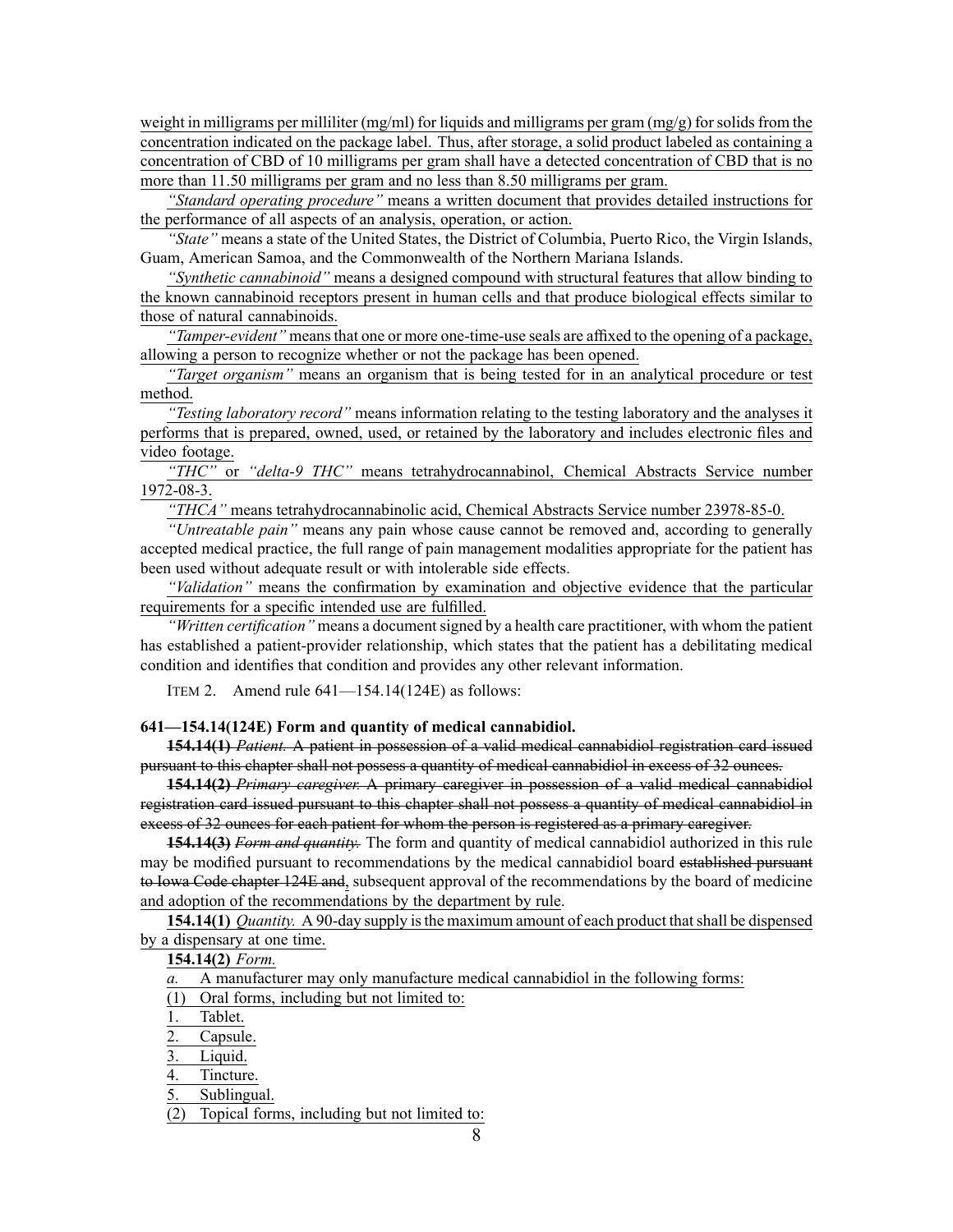1. Gel.

2. Ointment, cream or lotion.

Transdermal patch.

(3) Nebulizable inhaled forms.

(4) Rectal/vaginal forms, including but not limited to suppository.

*b.* A manufacturer may not produce medical cannabidiol in any form that may be smoked.

*c.* A manufacturer may not produce medical cannabidiol in an edible form as defined in rule 641—154.1(124E).

ITEM 3. Amend paragraph **154.17(2)"h"** as follows:

*h.* Sell medical cannabidiol that is not packaged and labeled in accordance with rule 645—154.21(124E) 641—154.21(124E);

ITEM 4. Amend subparagraph **154.21(1)"c"(1)** as follows:

(1) Of sufficient size to accommodate <sup>a</sup> separate dispensary label containing the information described in rule 645—154.46(124E) 641—154.46(124E);

ITEM 5. Amend subrule 154.21(3) as follows:

**154.21(3)** *Package labeling.*

*a.* A manufacturer shall ensure that all medical cannabidiol packaging is labeled with the following information:

(1) The name and address of the manufacturer where the medical cannabidiol was manufactured;

(2) The medical cannabidiol's primary active ingredients, including levels concentrations of tetrahydrocannabinol, tetrahydrocannabinolic acid, cannabidiol, and cannabidiolic acid;

(3) Directions for use of the product, including recommended and maximum amount by age and weight, if applicable;

(4) All ingredients of the product shown with common or usual names, including any colors, artificial flavors, and preservatives, listed in descending order by predominance of weight;

(5) Instructions for storage, including light and temperature requirements, if any;

(6) Date of expiration Product expiration date;

(7) The date of manufacture and lot number;

(8) A notice with the statement, including capitalization: "This product has not been analyzed or approved by the United States Food and Drug Administration. There is limited information on the side effects of using this product, and there may be associated health risks and medication interactions. This product is not recommended for use by pregnan<sup>t</sup> or breastfeeding women. KEEP THIS PRODUCT OUT OF REACH OF CHILDREN.";

(9) The universal warning symbol provided by the department; and

(10) A notice with the statement: "This medical cannabidiol is for therapeutic use only. Use of this product by <sup>a</sup> person other than the patient listed on the label is unlawful and may result in the cancellation of the patient's medical cannabidiol registration card. Return unused medical cannabidiol to <sup>a</sup> dispensary for disposal."

*b.* Labeling text shall not include any false or misleading statements.

*c.* A package may contain multiple labels if the information required by this rule is not obstructed.

*d.* Labeling text font size shall be no smaller than 6 point.

ITEM 6. Amend subrules 154.26(1), 154.26(3) and 154.26(4) as follows:

**154.26(1)** *Quality control program.* A manufacturer shall develop and implement <sup>a</sup> written quality assurance program that assesses the chemical and microbiological composition of medical cannabidiol. Assessment includes <sup>a</sup> profile of the active ingredients, including shelf life, and the presence of inactive ingredients and contaminants. A manufacturer shall use these testing results to determine appropriate storage conditions and product expiration dates.

**154.26(3)** *Sampling and testing.* A manufacturer shall: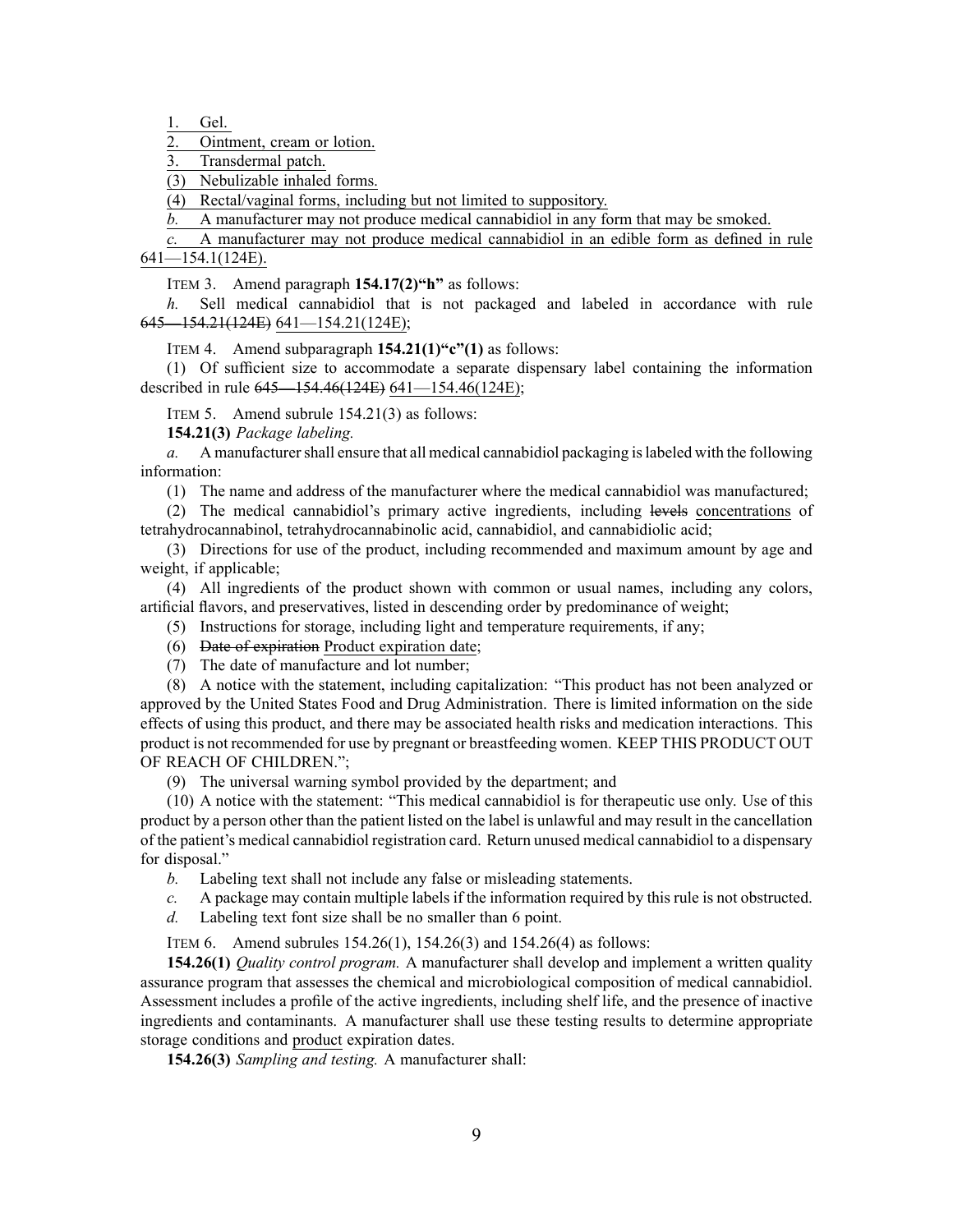*a.* Work with the department and laboratory personnel to develop acceptance criteria for all potential contaminants based on the levels of metals, microbes, or other contaminants that the manufacturer uses in cultivating and producing medical cannabidiol;

*b.* Conduct sampling and testing of all medical cannabidiol lots using acceptance criteria that are protective of patient health. At <sup>a</sup> minimum, testing of lots shall occur after packaging but before transport or sale to <sup>a</sup> dispensary. The sampling and testing results shall be approved by the department and laboratory personnel and shall ensure that lots of medical cannabidiol meet allowable health risk limits for contaminants;

*c.* Refrain from packing packaging or selling <sup>a</sup> medical cannabidiol from <sup>a</sup> process lot that fails to meet established standards, specifications, and any other relevant quality control criteria. Lots Medical cannabidiol from <sup>a</sup> process lot that fail fails quality assurance testing for potency or for residual solvents and chemicals may be remixed and retested;

*d.* Reject and destroy medical cannabidiol from <sup>a</sup> lot that fails to meet established standards, specifications, and any other relevant quality control criteria excep<sup>t</sup> for potency of CBD and THC. Medical cannabidiol from <sup>a</sup> lot that fails quality assurance testing based on potency of CBD or THC may be remixed and retested;

*d. e.* Develop and follow <sup>a</sup> written procedure for responding to results failing to meet established standards, specifications, and any other relevant quality control criteria, including:

(1) Criteria for when remixing and retesting are warranted;

(2) Instructions for destroying contaminated or substandard medical cannabidiol as provided in subrule 154.23(2) when remixing and retesting are not warranted; and

(3) Instructions for determining the source of contamination;

*e. f.* Retain documentation of test results, assessment, and destruction of medical cannabidiol for at least five years.

**154.26(4)** *Stability testing.*

*a.* The quality assurance program shall include procedures for performing stability testing of each product type produced to determine product shelf life expiration dates. The procedures shall describe:

(1) Sample size and test intervals based on statistical criteria for each attribute examined to ensure valid stability estimates;

(2) Storage conditions for samples retained for testing; and

- (3) Reliable and specific test methods.
- *b.* Stability studies shall include:

(1) Medical cannabidiol testing at appropriate intervals; and

(2) Medical cannabidiol testing in the same container-closure system in which the medical cannabidiol is marketed and dispensed.

*c.* If shelf-life product-expiration-date studies have not been completed before December 1, 2018, <sup>a</sup> manufacturer shall assign <sup>a</sup> tentative product expiration date, not to exceed one year, based on any available stability information. A manufacturer shall concurrently conduct stability studies to determine the actual product expiration date.

*d.* After a manufacturer verifies the tentative product expiration date, or determines the appropriate product expiration date, <sup>a</sup> manufacturer shall include that product expiration date on each lot of medical cannabidiol.

*e.* Stability testing shall be repeated if the manufacturing process or the product's chemical composition is changed.

ITEM 7. Reserve rules **641—154.66** to **641—154.69**.

ITEM 8. Adopt the following **new** heading to precede rule 641—154.70(124E):

LABORATORY TESTING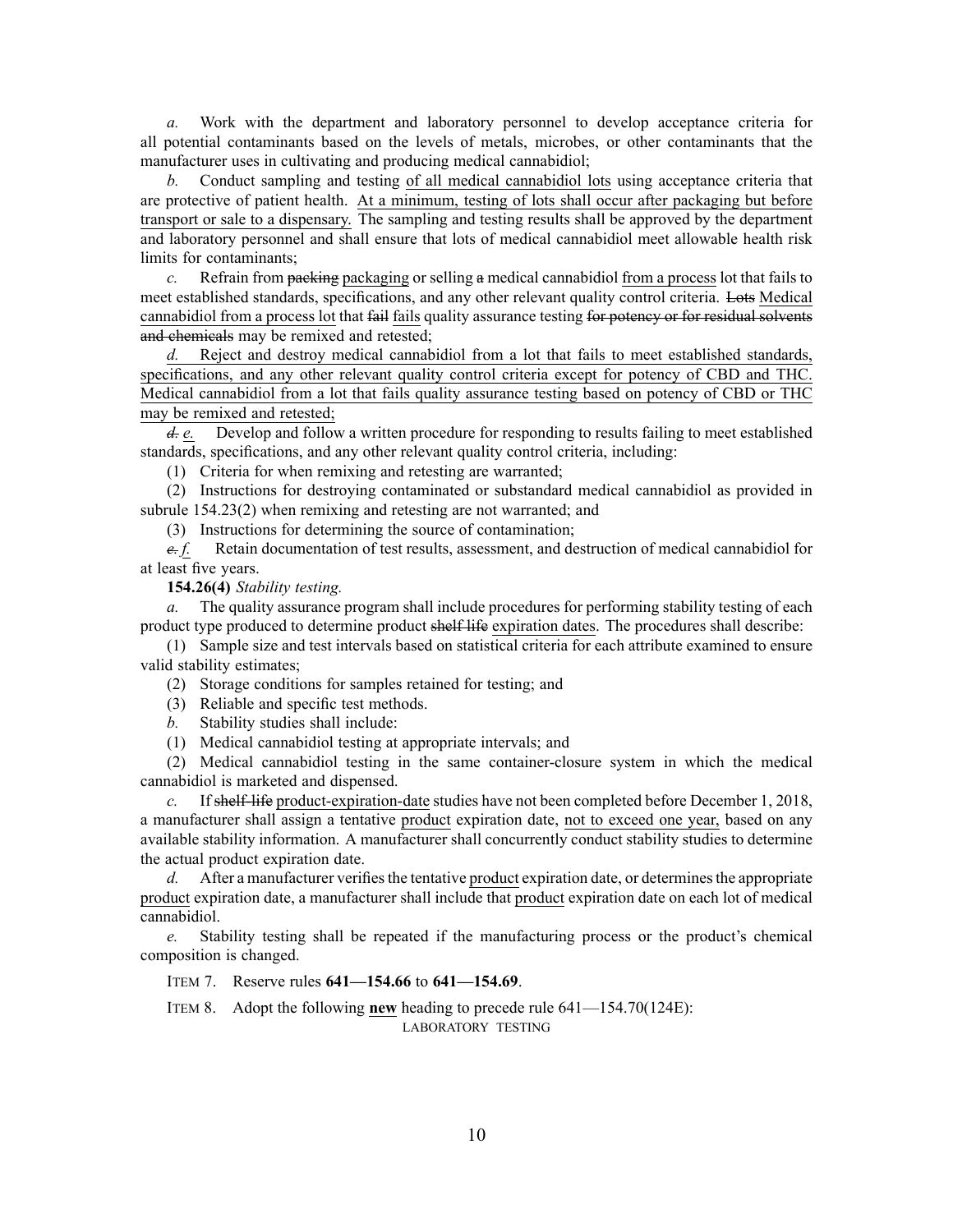ITEM 9. Adopt the following **new** rules 641—154.70(124E) to 641—154.76(124E):

#### **641—154.70(124E) Requirements of <sup>a</sup> laboratory.**

**154.70(1)** *Minimum testing requirements.* A laboratory shall establish and implement test methods and corresponding standard operating procedures for the analyses of cannabinoids, residual solvents and processing chemicals, pesticides, microbiological impurities, and metals.

**154.70(2)** *Additional tests upon request.* A laboratory shall establish and implement test methods and corresponding standard operating procedures for other analyses as requested by the department.

**154.70(3)** *Level of quantitation.* A laboratory shall be able to demonstrate that its LOQ is below any action level established by the department.

# **154.70(4)** *Inventory tracking.*

*a.* A laboratory shall use the department's secure sales and inventory tracking system, if available, or <sup>a</sup> manifest system to record the receipt of medical cannabis goods from <sup>a</sup> manufacturer for testing.

*b.* A laboratory shall use the department's secure sales and inventory tracking system, if available, or <sup>a</sup> manifest system to record the return of medical cannabis goods or waste to <sup>a</sup> manufacturer.

# **154.70(5)** *Hazardous waste disposal.*

*a.* A laboratory shall discard hazardous waste, including hazardous waste containing medical cannabis goods, in accordance with federal and state hazardous waste laws.

*b.* A laboratory shall document the waste disposal procedures followed for each sample.

#### **641—154.71(124E) Requirements of <sup>a</sup> manufacturer.**

**154.71(1)** *Assuming costs.* A manufacturer shall assume the costs for all laboratory testing requested by the department or laboratory for medical cannabis goods produced by the manufacturer.

**154.71(2)** *Sample waste retrieval.* A manufacturer shall retrieve analyzed samples and waste containing medical cannabis goods from the laboratory at <sup>a</sup> duration and frequency approved by the department.

## **641—154.72(124E) Content testing.**

**154.72(1)** *Cannabinoids.*

*a.* For each unique lot of medical cannabidiol, and if asked to do so by <sup>a</sup> requester for other medical cannabis goods, <sup>a</sup> laboratory shall, at minimum, test for and repor<sup>t</sup> measurements for the following cannabinoid analytes:

- (1) THC;
- (2) THCA;
- (3) CBD;
- (4) CBDA;
- (5) CBG; and
- (6) CBN.

*b.* A laboratory shall repor<sup>t</sup> that the primary sample passed THC potency testing if the detected concentration of THC does not exceed 3 percen<sup>t</sup> by weight in milligrams per milliliter (mg/ml) for liquids and milligrams per gram (mg/g) for solids and if the detected concentration of THC does not vary from the manufacturer's labeled concentration by more or less than 15 percen<sup>t</sup> by weight in mg/ml for liquids and mg/g for solids. Thus, a solid product labeled as containing a concentration of THC of 10 mg/g shall have a detected concentration of THC that is no more than 11.50 mg/g and no less than 8.50 mg/g.

*c.* A laboratory shall repor<sup>t</sup> that the primary sample failed THC potency testing if the detected concentration of THC exceeds 3 percent by weight in mg/ml for liquids and mg/g for solids or if the detected concentration of THC varies from the labeled concentration of THC by more or less than 15 percen<sup>t</sup> by weight in mg/ml for liquids and mg/g for solids.

*d.* A laboratory shall repor<sup>t</sup> that the primary sample passed CBD potency testing if the detected concentration of CBD does not vary from the manufacturer's labeled concentration by more or less than 15 percen<sup>t</sup> by weight in mg/ml for liquids and mg/g forsolids. Thus, <sup>a</sup> solid product labeled as containing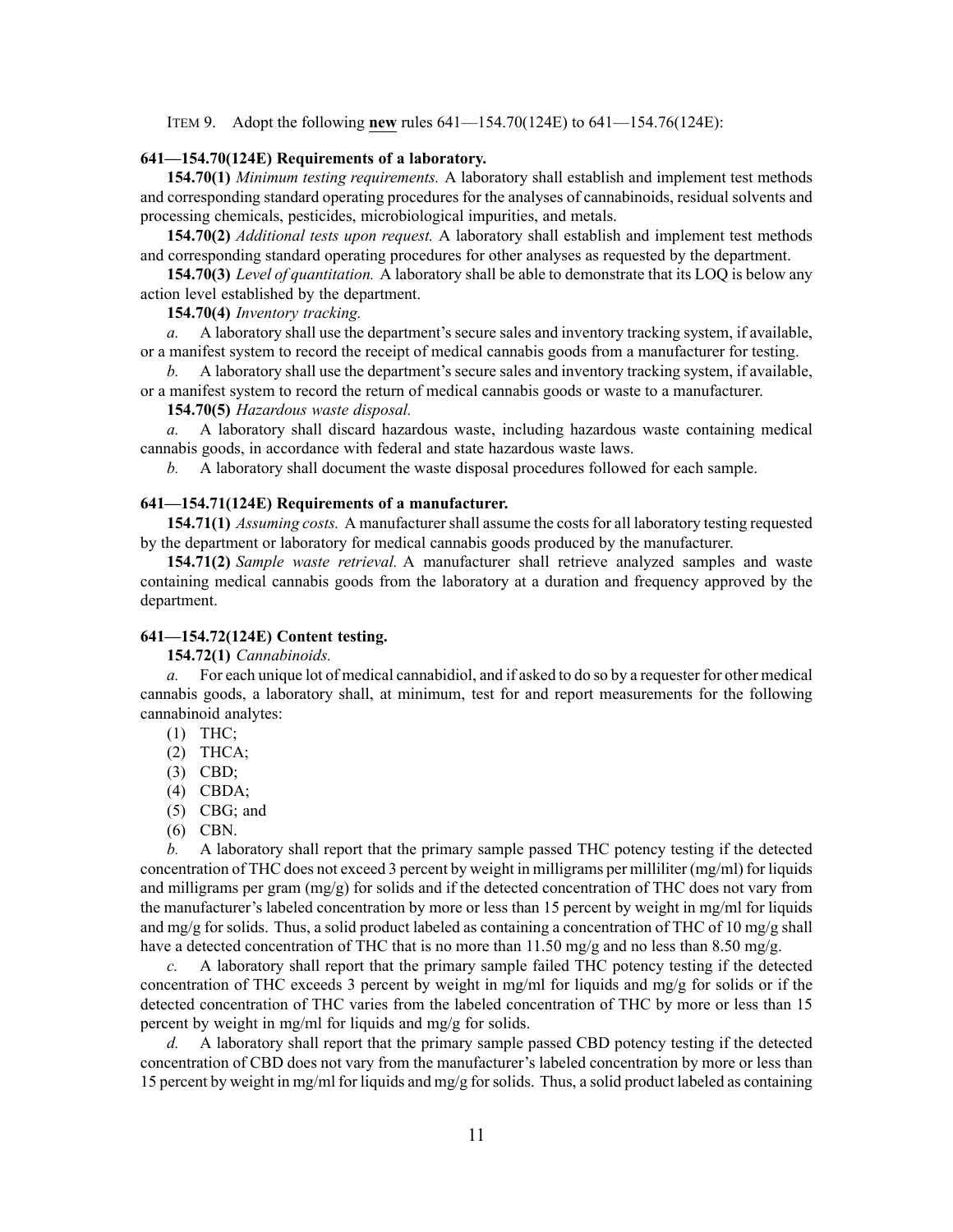<sup>a</sup> concentration of CBD of 10 mg/g shall have <sup>a</sup> detected concentration of CBD that is no more than 11.50 mg/g and no less than  $8.50$  mg/g.

*e.* A laboratory shall repor<sup>t</sup> that the primary sample failed potency testing if the detected concentration of CBD varies from the labeled concentration of CBD by more or less than 15 percen<sup>t</sup> by weight in mg/ml for liquids and mg/g for solids.

*f.* For each cannabinoid analyte test, <sup>a</sup> laboratory shall issue <sup>a</sup> certificate of analysis that contains the following:

(1) Concentrations of cannabinoid analytes in mg/ml for liquids and mg/g for solids, or other measures approved by the department.

(2) Whether the primary sample passed or failed the test in accordance with paragraphs 154.72(1)*"b"* and 154.72(1)*"c."*

*g.* The laboratory may test for and provide test results for additional cannabinoid analytes if asked to do so by <sup>a</sup> requester.

**154.72(2)** *Contaminants—residual solvents and processing chemicals.*

*a.* For each unique lot of medical cannabidiol, and if asked to do so by <sup>a</sup> requester for other medical cannabis goods, <sup>a</sup> laboratory shall analyze primary samples for residual solvents and processing chemicals.

*b.* The department shall provide <sup>a</sup> list of residual solvents and processing chemicals for which primary samples are to be tested with corresponding action levels on the department's website ([www.idph.iowa.gov](http://www.idph.iowa.gov)).

*c.* For each residual solvent or processing chemical for which <sup>a</sup> primary sample is tested, <sup>a</sup> laboratory shall repor<sup>t</sup> that the primary sample passed the testing if the concentration of residual solvent or processing chemical is at or below the action level approved by the department.

*d.* For each residual solvent or processing chemical for which <sup>a</sup> laboratory tests, the laboratory shall report that the primary sample failed the testing if the concentration of residual solvent or processing chemical is above the action level approved by the department.

*e.* If <sup>a</sup> laboratory is using mass spectrometry instrumentation to analyze primary samples for residual solvents and processing chemicals and the laboratory determines that <sup>a</sup> primary sample contains residual solvent or processing chemical analytes that are not included in the department-approved list of required tests, the laboratory shall attempt to achieve tentative identification and semiquantitative results of the residual solvent or processing chemical analytes.

*f.* The laboratory may test for and provide test results for additional residual solvents or processing chemicals if asked to do so by <sup>a</sup> requester.

*g.* For each primary sample tested, <sup>a</sup> laboratory shall issue <sup>a</sup> certificate of analysis that contains the following:

(1) The name and concentration of each residual solvent or processing chemical for which the primary sample was tested.

1. The concentrations shall be listed in parts per million (ppm) or other units as determined by the department.

2. The laboratory shall repor<sup>t</sup> <sup>a</sup> result of "detected but not quantified" for any target residual solvent or processing chemical that falls below the LOQ, has <sup>a</sup> signal-to-noise ratio of greater than 3:1, and meets identification criteria.

(2) Whether the primary sample passed or failed the test in accordance with paragraphs 154.72(2)*"c"* and 154.72(2)*"d."*

(3) The names and amounts of any additional residual solvents and processing chemicals identified by the laboratory.

*h.* If the primary sample fails testing for residual solvents and processing chemicals, the lot fails laboratory testing.

*i.* When a laboratory identifies additional residual solvents and processing chemicals in a primary sample, the laboratory shall:

(1) Notify the department of the additional residual solvents and processing chemicals and the amounts detected.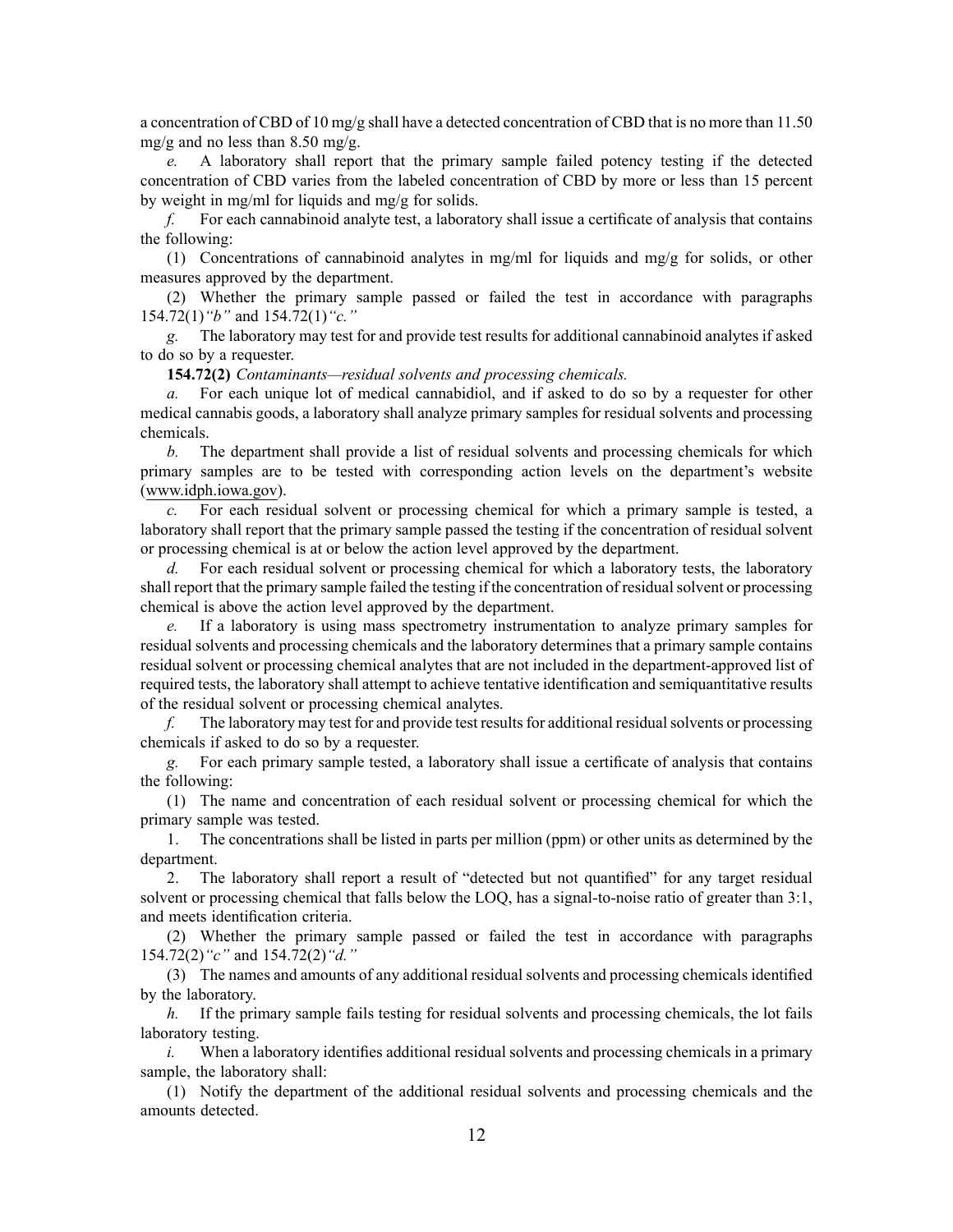(2) Refrain from issuing <sup>a</sup> final certificate of analysis to <sup>a</sup> manufacturer until given approval to do so by the department.

#### **154.72(3)** *Contaminants—pesticides.*

*a.* For each unique lot of medical cannabidiol, and if asked to do so by <sup>a</sup> requester for other medical cannabis goods, the laboratory shall analyze primary samples for pesticides.

*b.* The department shall provide <sup>a</sup> list of pesticides for which primary samples are to be tested with corresponding action levels on the department's website [\(www.idph.iowa.gov\)](http://www.idph.iowa.gov).

For each pesticide for which a laboratory tests, the laboratory shall report that the primary sample passed the testing if the concentration of pesticide is at or below the action level approved by the department.

*d.* For each pesticide for which a laboratory tests, the laboratory shall report that the primary sample failed the testing if the concentration of pesticide is above the action level approved by the department.

*e.* If <sup>a</sup> laboratory is using mass spectrometry instrumentation to analyze primary samples for pesticides and the laboratory determines that <sup>a</sup> primary sample contains pesticide analytes that are not included in the department-approved list of required tests, the laboratory shall attempt to achieve tentative identification and semiquantitative results of the pesticide analytes.

*f.* The laboratory may test for and provide test results for additional pesticides if asked to do so by <sup>a</sup> requester.

*g.* For each primary sample tested, <sup>a</sup> laboratory shall issue <sup>a</sup> certificate of analysis that contains the following:

(1) The name and concentration of each pesticide for which the primary sample was tested.

1. The concentrations shall be listed in parts per million (ppm) or other units as determined by the department.

2. The laboratory shall repor<sup>t</sup> <sup>a</sup> result of "detected but not quantified" for any pesticide that falls below the LOQ, has <sup>a</sup> signal-to-noise ratio of greater than 3:1, and meets identification criteria.

(2) Whether the primary sample passed or failed the test in accordance with paragraphs 154.72(3)*"c"* and 154.72(3)*"d."*

(3) The names and amounts of any additional pesticides identified by the laboratory.

*h.* If the primary sample fails testing for pesticides, the lot fails laboratory testing.

*i.* When a laboratory identifies additional pesticides in a primary sample, the laboratory shall:

(1) Notify the department of the additional pesticides and the amounts detected.

(2) Refrain from issuing <sup>a</sup> final certificate of analysis to <sup>a</sup> manufacturer until given approval to do so by the department.

**154.72(4)** *Contaminants—metals.*

*a.* For each unique lot of medical cannabidiol, and if asked to do so by <sup>a</sup> requester for other medical cannabis goods, the laboratory shall analyze primary samples for metals.

*b.* The department shall provide <sup>a</sup> list of metals for which primary samples are to be tested with corresponding action levels on the department's website ([www.idph.iowa.gov\)](http://www.idph.iowa.gov).

*c.* For each metal for which <sup>a</sup> laboratory tests, the laboratory shall repor<sup>t</sup> that the primary sample passed the testing if the concentration of metal is at or below the action level approved by the department.

*d.* For each metal for which <sup>a</sup> laboratory tests, the laboratory shall repor<sup>t</sup> that the primary sample failed the testing if the concentration of metal is above the action level approved by the department.

*e.* If <sup>a</sup> laboratory is using mass spectrometry instrumentation to analyze primary samples for metals and the laboratory determines that <sup>a</sup> primary sample contains metal analytes that are not included in the department-approved list of required tests, the laboratory shall attempt to achieve tentative identification and semiquantitative results of the metal analytes.

*f.* The laboratory may test for and provide test results for additional metals if asked to do so by <sup>a</sup> requester.

*g.* For each primary sample tested, <sup>a</sup> laboratory shall issue <sup>a</sup> certificate of analysis that contains the following:

(1) The name and concentration of each metal for which the primary sample was tested.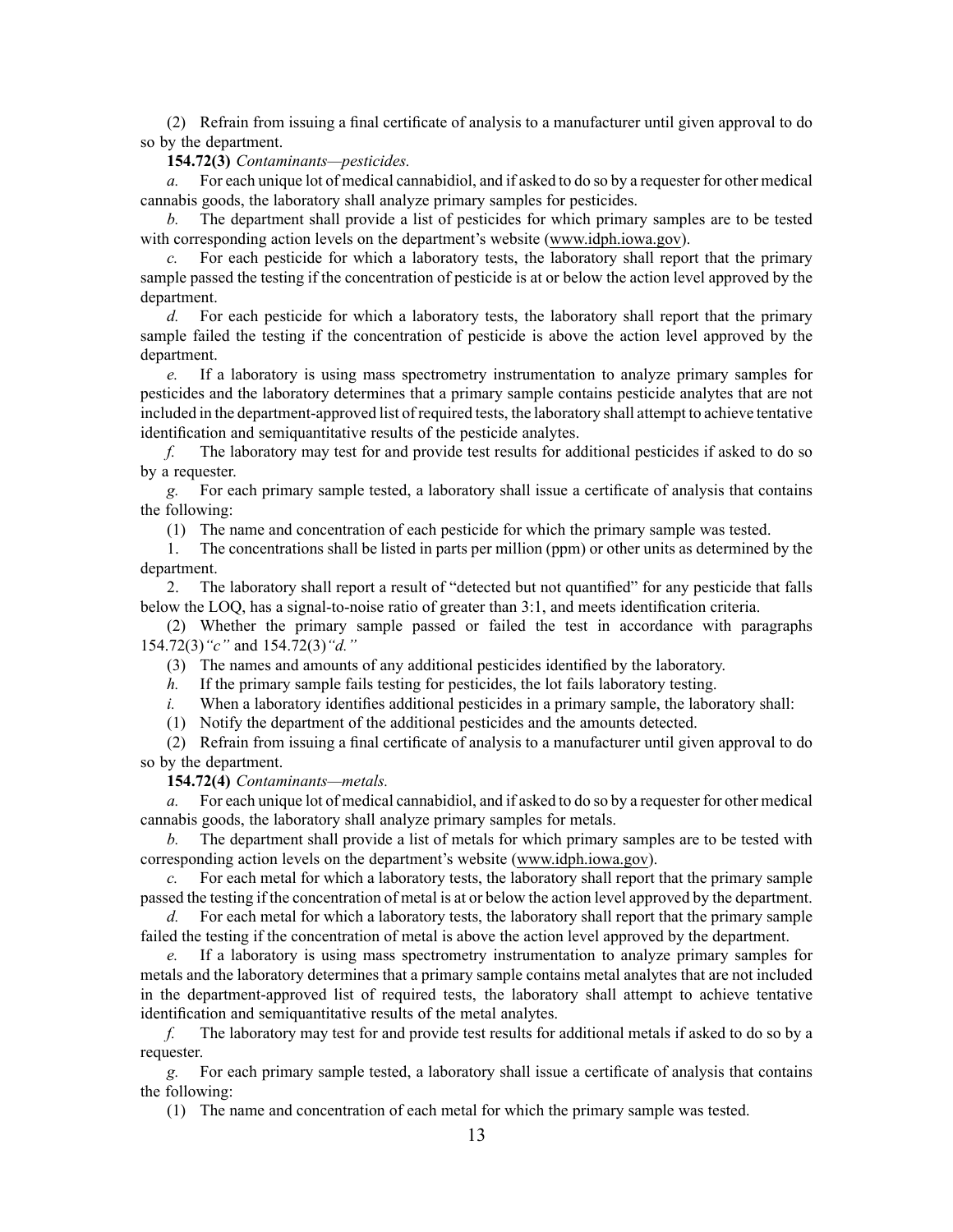1. The concentrations shall be listed in micrograms per gram or other units as determined by the department.

2. The laboratory shall repor<sup>t</sup> <sup>a</sup> result of "detected but not quantified" for any metal that falls below the LOQ, has <sup>a</sup> signal-to-noise ratio of greater than 3:1, and meets identification criteria.

(2) Whether the primary sample passed or failed the test in accordance with paragraphs 154.72(4)*"c"* and 154.72(4)*"d."*

(3) The names and amounts of any additional metals identified by the laboratory.

*h.* If the primary sample fails testing for metals, the lot fails laboratory testing.

*i.* When a laboratory identifies additional metals in a primary sample, the laboratory shall:

(1) Notify the department of the additional metals and the amounts detected.

(2) Refrain from issuing <sup>a</sup> final certificate of analysis to <sup>a</sup> manufacturer until given approval to do so by the department.

**154.72(5)** *Contaminants—microbiological impurities.*

*a.* For each unique lot of medical cannabidiol, and if asked to do so by <sup>a</sup> requester for other medical cannabis goods, the laboratory shall analyze primary samples for microbiological impurities.

*b.* The department shall provide <sup>a</sup> list of microbiological impurities for which primary samples are to be tested on the department's website ([www.idph.iowa.gov](http://www.idph.iowa.gov)).

*c.* For each microbiological impurity for which <sup>a</sup> laboratory tests, the laboratory shall repor<sup>t</sup> that the primary sample passed the testing if the microbiological impurity is not detected in 1 gram of matrix or as approved by the department. A primary sample may be reported as passed if <sup>a</sup> screening procedure yields <sup>a</sup> negative result or if <sup>a</sup> presumptively positive result is not found to be positive on the confirmatory procedure.

*d.* For each microbiological impurity for which <sup>a</sup> laboratory tests, the laboratory shall repor<sup>t</sup> that the primary sample failed the testing if the microbiological impurity is detected in 1 gram of matrix or as approved by the department. Confirmatory procedures shall be conducted on all presumptively positive results.

*e.* If <sup>a</sup> laboratory is using methods to test primary samples for microbiological impurities and the laboratory determines that <sup>a</sup> primary sample contains microbiological impurities that are not included in the department-approved list of required tests, the laboratory shall attempt to achieve tentative identification of the biological impurity.

*f.* The laboratory may test for and provide test results for additional microbiological impurities if asked to do so by <sup>a</sup> requester.

*g.* For each primary sample tested, <sup>a</sup> laboratory shall issue <sup>a</sup> certificate of analysis that contains the following:

(1) The name of each microbiological impurity for which the primary sample was tested.

(2) Whether the primary sample passed or failed the test in accordance with paragraphs 154.72(5)*"c"* and 154.72(5)*"d."*

(3) The names of any additional microbiological impurities identified by the laboratory.

*h.* If the primary sample fails testing for microbiological impurities, the lot fails laboratory testing.

*i.* When <sup>a</sup> laboratory identifies additional microbiological impurities in <sup>a</sup> primary sample, the laboratory shall:

(1) Notify the department of the additional microbiological impurities detected.

(2) Refrain from issuing <sup>a</sup> final certificate of analysis to <sup>a</sup> manufacturer until given approval to do so by the department.

**154.72(6)** *Additional tests.* The laboratory may perform additional tests if asked to do so by <sup>a</sup> requester.

#### **641—154.73(124E) Reporting requirements.**

**154.73(1)** *Reporting test results.* The laboratory shall generate <sup>a</sup> certificate of analysis for each primary sample that it tests and make the certificate of analysis available to the manufacturer who ordered the tests and the department through the department's secure sales and inventory tracking system, if available, or another laboratory information managemen<sup>t</sup> system.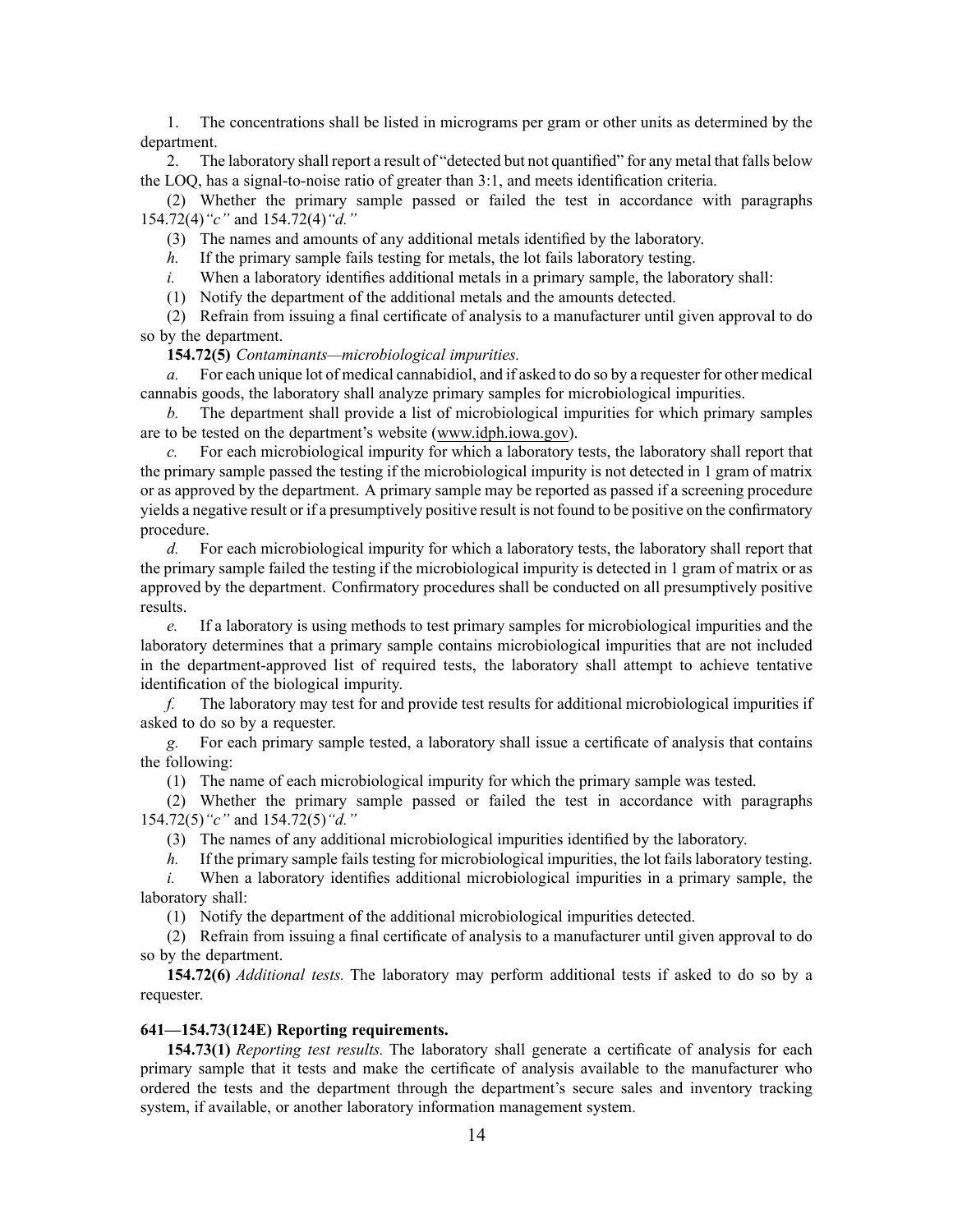**154.73(2)** *Tentatively identified analytes.* A laboratory shall repor<sup>t</sup> on the certificate of analysis any tentatively identified analytes detected during the analysis of the primary sample. When <sup>a</sup> laboratory identifies additional analytes in <sup>a</sup> primary sample, the laboratory shall:

*a.* Notify the department of the additional analytes detected.

*b.* Refrain from issuing <sup>a</sup> final certificate of analysis to <sup>a</sup> manufacturer until given approval to do so by the department.

### **154.73(3)** *Additional reporting requirements.*

*a.* In addition to the requirements described in rule 641—154.72(124E), the certificate of analysis shall contain, at <sup>a</sup> minimum, the following information:

- (1) All requirements of Standard ISO/IEC 17025;
- (2) Date of primary sample collection;
- (3) Date the primary sample was received by the laboratory;
- (4) Date of each analysis;
- (5) The LOQ and action level for each analyte, as applicable;
- (6) Whether the primary sample and lot passed or failed laboratory testing; and

(7) A signature by the laboratory quality officer and the date the certificate of analysis was validated as being accurate by the laboratory quality officer.

*b.* Any test result that is not covered under the laboratory's ISO/IEC 17025 scope of accreditation shall be clearly identified on the certificate of analysis.

*c.* Measurements below a method's limit of detection shall be reported as "<" (less than) or "not detected" and reference the reportable limit. The reporting of zero concentration is not permitted.

*d.* Measurements > LOD but < LOO shall be reported as "detected but not quantified."

*e.* The number of significant figures reported shall reflect the precision of the analysis.

# **641—154.74(124E) Record-keeping requirements.**

**154.74(1)** *Data package.* A laboratory shall create <sup>a</sup> data package for each analytical batch of primary samples that the laboratory analyzes. The data package shall contain at minimum the following information:

*a.* The name and address of the laboratory that performed the analytical procedures;

*b.* The names, functions, and signatures (electronic or handwritten) of the laboratory personnel that performed the primary sample preparation, analyzed the primary samples, and reviewed and approved the data;

*c.* All primary sample and analytical batch quality control sample results;

- *d.* Raw data for each primary sample analyzed;
- *e.* Instrument raw data, if any was produced;
- *f.* Instrument test method with parameters;
- *g.* Instrument tune report, if one was created;
- *h.* All instrument standard calibration data;

*i.* Test-method worksheets or forms used for primary sample identification, characterization, and calculations, including chromatograms, sample-preparation worksheets, and final datasheets;

*j.* The quality control report with worksheets, forms, or copies of laboratory notebook pages containing pertinent information related to the identification and traceability of all reagents, reference materials, and standards used for analysis;

- *k.* The analytical batch sample sequence;
- *l.* The field sample log; and
- *m.* The chain-of-custody form.

**154.74(2)** *Review of data package.* After the laboratory has compiled <sup>a</sup> data package, another individual at the laboratory shall independently review the data package. The reviewer shall:

*a.* Assess the analytical results for technical correctness and completeness;

*b.* Verify that the results of each analysis carried out by the laboratory are reported accurately, clearly, unambiguously, and objectively;

*c.* Verify that the measurements can be traced back; and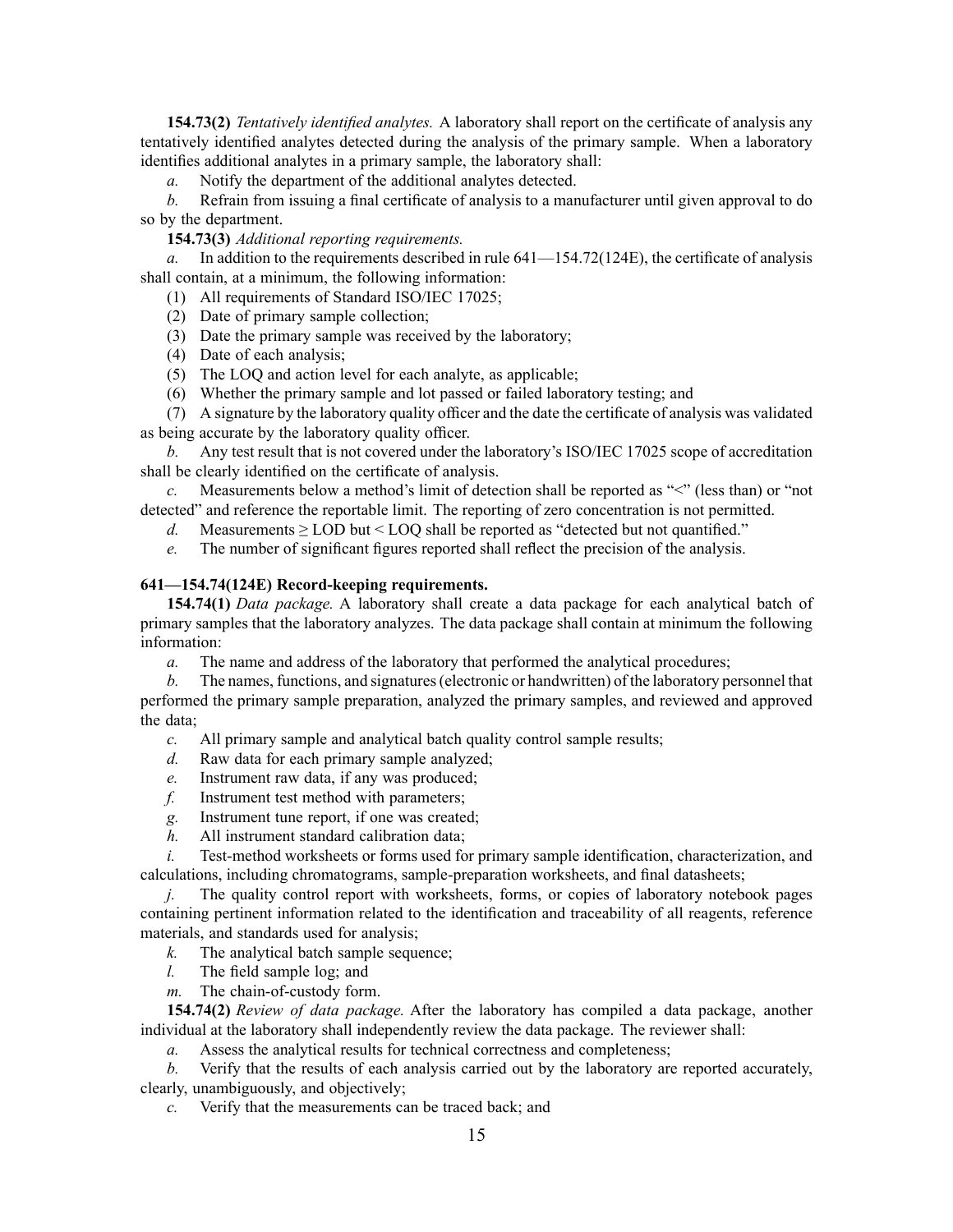*d.* Approve the measurement results by signing and dating the data package prior to release of the certificate of analysis by the laboratory.

**154.74(3)** *Data package record retention.* The entire data package shall be stored by <sup>a</sup> laboratory for <sup>a</sup> minimum of five years and shall be made available upon reques<sup>t</sup> by the department or the requester of the laboratory testing.

**154.74(4)** *Other records.* A laboratory shall maintain all documents, forms, records, and standard operating procedures associated with the testing of medical cannabis goods.

*a.* A laboratory shall maintain analytical testing laboratory records in such <sup>a</sup> manner that the analyst, the date the analysis was performed, the approver of the certificate of analysis, the reviewer and approver of the data package, the test method, and the materials that were used can be determined by the department.

*b.* Records shall be stored in such <sup>a</sup> way that the data may be readily retrieved when requested by the department.

*c.* All testing laboratory records shall be kept for <sup>a</sup> minimum of five years, unless otherwise noted in these rules.

*d.* The department shall be allowed access to all electronic data, including standards records, calibration records, extraction logs, and laboratory notebooks.

*e.* A laboratory shall keep and make available to the department the following records related to the testing of medical cannabis goods:

(1) Personnel qualification, training, and competency documentation, including but not limited to résumés, training records, continuing education records, analytical proficiency testing records, and demonstration of competency records for laboratory work. These records shall be kept current.

(2) Method verification and validation records, including method modification records, method detection limit and quantitation limit determination records, ongoing verification records such as proficiency test records and reference material analysis records.

(3) Quality control and quality assurance records, including the laboratory's quality assurance manual and control charts with control limits.

(4) Chain-of-custody records, including chain-of-custody forms, field sample logs, sample-receipt records, sample-description records, sample-rejection records, laboratory information managemen<sup>t</sup> system records, sample-storage records, sample-retention records, and disposal records.

(5) Purchasing and supply records, equipment-services records, and other equipment records, including purchase requisition records, packing slips, supplier records, and certificates of analysis.

(6) Laboratory equipment installation records, maintenance records, and calibration records. These records shall include the date and name of the person performing the installation of, calibration of, or maintenance on the equipment, with <sup>a</sup> description of the work performed, maintenance logs, pipette calibration records, balance calibration records, working and reference mass calibration records, and daily verification-of-calibration records.

(7) Customer service records, including customer contracts, customer requests, certificates of analysis, customer transactions, customer feedback, records related to the handling of complaints and nonconformities, and corrective action pertaining to complaints.

(8) Nonconforming work and corrective action records, including corrective action, nonconformance, nonconformities resolved by correction, customer notification of nonconformities, internal investigations, implementation of corrective action, and resumption-of-work records.

(9) Internal-audit and external-audit records, including audit checklists, standard operating procedures, and audit observation and findings reports. These records shall include the date and name of the person performing the audit.

(10) Management review records, including technical data review reports and final management-review reports. These records shall include the review date and the name of the reviewer.

(11) Laboratory data reports, data review, and data approval records, including instrument and equipment identification records, records with unique sample identifiers, analysts' laboratory notebooks and logbooks, traceability records, test-method worksheets and forms, instrumentation-calibration data, and test-method raw data. These records shall include the analysis date and the name of the analyst.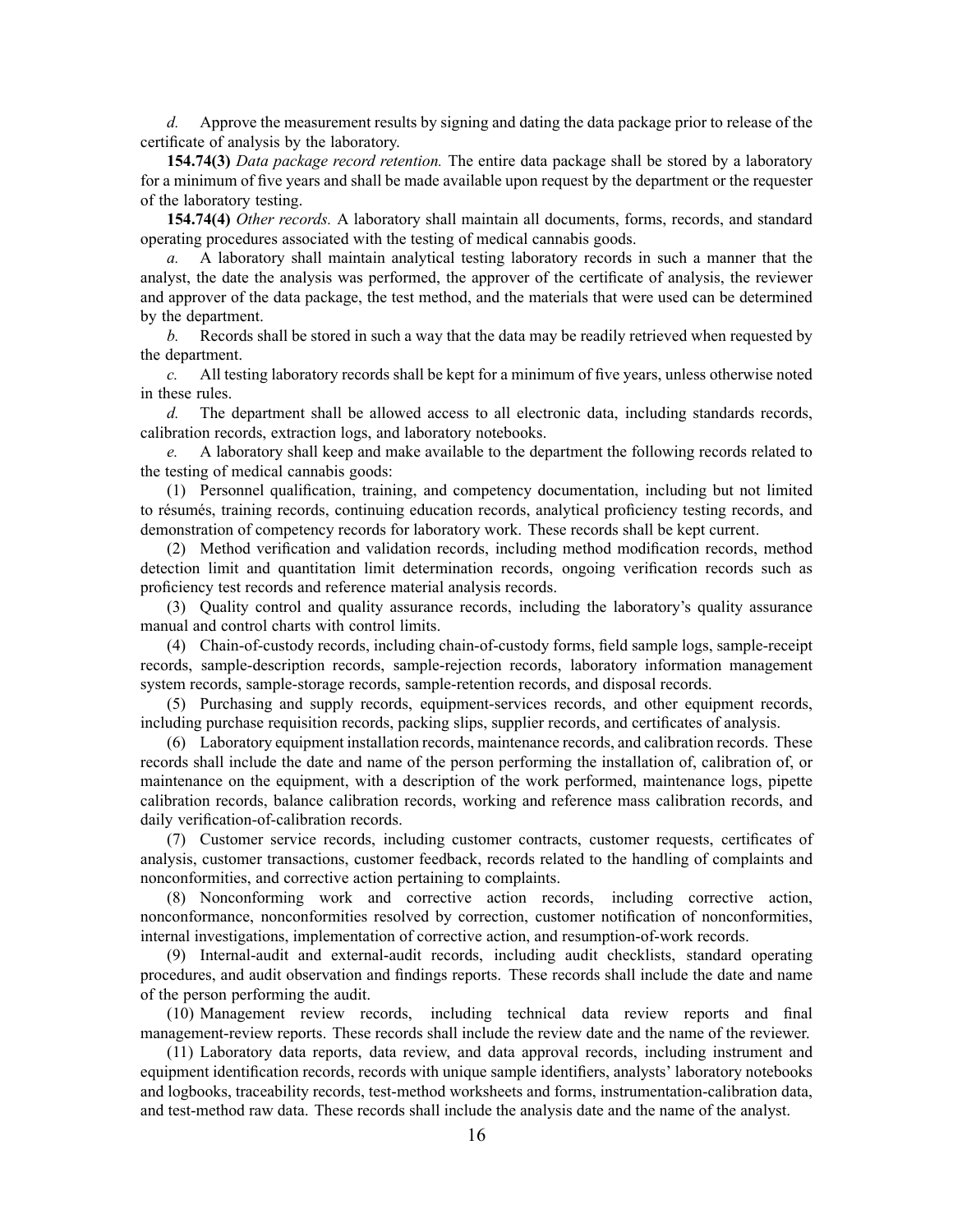(12) Proficiency testing records, including the proficiency test schedule, proficiency tests, data-review records, data-reporting records, nonconforming work and corrective actions, and quality control and quality assurance records related to proficiency testing.

(13) Electronic data, backed-up data, recordsregarding the protection of data, including unprocessed instrument output data files and processed quantitation output files, electronic data protocols and records, and authorized personnel records.

(14) Security data, including laboratory-security records and laboratory-access records, surveillance-equipment records, and security-equipment records. These records shall be stored for at least one year.

(15) Traceability, raw data, standards records, calibration records, extraction logs, reference materials records, analysts' laboratory notebooks and logbooks, supplier records, and certificates of analysis, and all other data-related records.

(16) Laboratory contamination and cleaning records, including autoclave records, acid-wash logs and records, and general laboratory-safety and chemical-hygiene protocols.

**641—154.75(124E) Quality control.** The laboratory shall have quality control protocols that include the following elements:

**154.75(1)** *Quality control samples required.*

*a.* The laboratory shall run quality control samples with every analytical batch of samples for chemical and microbiological analysis.

*b.* For microbiological analysis, the laboratory shall develop procedures for quality control requirements for each analytical batch of samples.

*c.* The laboratory shall analyze the quality control samples in exactly the same manner as the test samples to validate the laboratory testing results.

**154.75(2)** *Types of quality control samples.* At <sup>a</sup> minimum, <sup>a</sup> laboratory shall have the following quality control samples as par<sup>t</sup> of every analytical batch tested for chemical analytes:

*a.* Negative control (method blank). A laboratory shall prepare and run at least one method blank sample with an analytical batch of 10 to 20 samples along with and under the same conditions, including allsample preparation steps, asthe othersamplesin the analytical batch, to demonstrate that the analytical process did not introduce contamination.

*b.* Positive control (laboratory control sample). A laboratory shall prepare and run at least one laboratory control sample with an analytical batch of 10 to 20 samples along with and under the same conditions, including all sample preparation steps, as the other samples in the analytical batch.

*c.* Matrix spike sample. A laboratory shall prepare and run one or more matrix spike samples for each analytical batch.

(1) A laboratory shall calculate the percen<sup>t</sup> recovery for quantitative chemical analysis by dividing the sample result by the expected result and multiplying that by 100. All quality control measures shall be assessed and evaluated on an ongoing basis, and quality control acceptance criteria shall be used. When necessary, the department may establish acceptance criteria on the department's website ([www.idph.iowa.gov](http://www.idph.iowa.gov)).

(2) If quality control acceptance criteria are not acceptable, <sup>a</sup> laboratory shall investigate the cause, correct the problem, and rerun the analytical batch of samples. If the problem persists, the laboratory shall reprepare the samples and run the analysis again, if possible.

*d.* Field duplicate sample. A laboratory shall prepare and run <sup>a</sup> duplicate sample with every 10 to 20 samples for each analytical method. The acceptance criterion between the primary sample and the duplicate sample is less than 20 percen<sup>t</sup> relative percentage difference.

**154.75(3)** *Certified reference material for chemical analysis.* The laboratory shall use <sup>a</sup> reference material for each analytical batch in accordance with the following standards:

*a.* The reference material should be certified and obtained from an outside source, if possible. If <sup>a</sup> reference material is not available from an outside source, the laboratory shall make its own in-house reference material.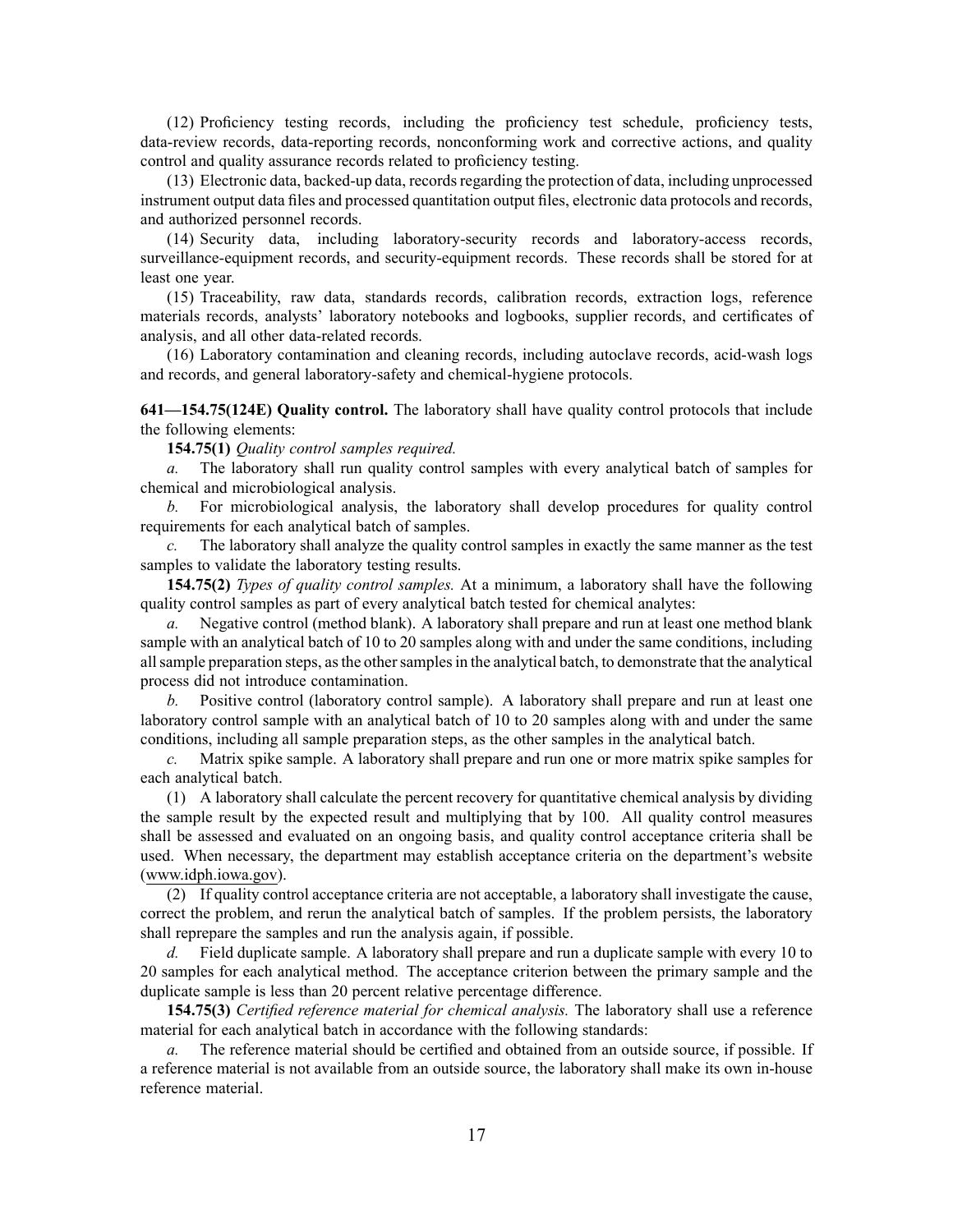*b.* Reference material made in-house should be made from <sup>a</sup> different source of standards than the source from which the calibration standards are made.

*c.* The test result for the reference material shall fall within the quality control acceptance criteria. If it does not, the laboratory shall document and correct the problem and run the analytical batch again.

**154.75(4)** *Calibration standards.* The laboratory shall prepare calibration standards by serially diluting <sup>a</sup> standard solution to produce working standards used for calibration of an instrument and quantitation of analyses in samples.

**154.75(5)** *Quality control-sample report.* A laboratory shall generate <sup>a</sup> quality control-sample repor<sup>t</sup> that includes quality control parameters and measurements, analysis date, and type of matrix.

**154.75(6)** *Limit-of-detection and limit-of-quantitation calculations.* For chemical method analysis, <sup>a</sup> laboratory shall calculate the limit of detection and limit of quantitation using generally accepted methodology.

**641—154.76(124E) Security requirements.** The department may reques<sup>t</sup> assistance from the department of public safety in ensuring <sup>a</sup> laboratory meets the security requirements in this rule.

**154.76(1)** *Security policy requirement.* A laboratory shall maintain <sup>a</sup> security policy to preven<sup>t</sup> the loss, theft, or diversion of medical cannabis goods and samples. The security policy shall apply to all staff and visitors at <sup>a</sup> laboratory facility.

**154.76(2)** *Visitor logs.* Visitors to <sup>a</sup> laboratory facility shall sign visitor manifests with name, date, and times of entry and exit, and shall wear badges that are visible at all times and that identify them as visitors.

**154.76(3)** *Restricted access.* A laboratory shall use <sup>a</sup> controlled access system and written manifests to limit entrance to all restricted access areas of its laboratory facility and shall retain <sup>a</sup> record of all persons who entered the restricted access areas.

*a.* The controlled access system shall do all of the following:

(1) Limit access to authorized individuals;

(2) Maintain <sup>a</sup> log of individuals with approved access, including dates of approvals and revocations;

(3) Track times of personnel entry;

- (4) Track times of personnel movement between restricted access areas;
- (5) Store data for retrieval for <sup>a</sup> minimum of one year; and
- (6) Remain operable in the event of <sup>a</sup> power failure.

*b.* Separate written manifests of visitors to restricted areas shall be kept and stored for <sup>a</sup> minimum of one year if the controlled access system does not include electronic records of visitors to the restricted areas.

*c.* A laboratory shall promptly, but no later than five business days after receipt of request, submit stored controlled access system data to the department.

**154.76(4)** *Personnel identification system.* A laboratory shall use <sup>a</sup> personnel identification system that controls and monitors individual employee access to restricted access areas within the laboratory facility and that meets the requirements of this subrule and subrule 154.76(2).

*a.* Requirement for employee identification card. An employee identification card shall contain:

- (1) The name of the employee;
- (2) The date of issuance;
- (3) An alphanumeric identification number that is unique to the employee; and

(4) A photographic image of the employee.

*b.* A laboratory employee shall keep the identification card visible at all times when the employee is in the laboratory.

*c.* Upon termination or resignation of an employee, <sup>a</sup> laboratory shall immediately:

- (1) Revoke the employee's access to the laboratory; and
- (2) Obtain and destroy the employee's identification card, if possible.

**154.76(5)** *Video monitoring and surveillance.*